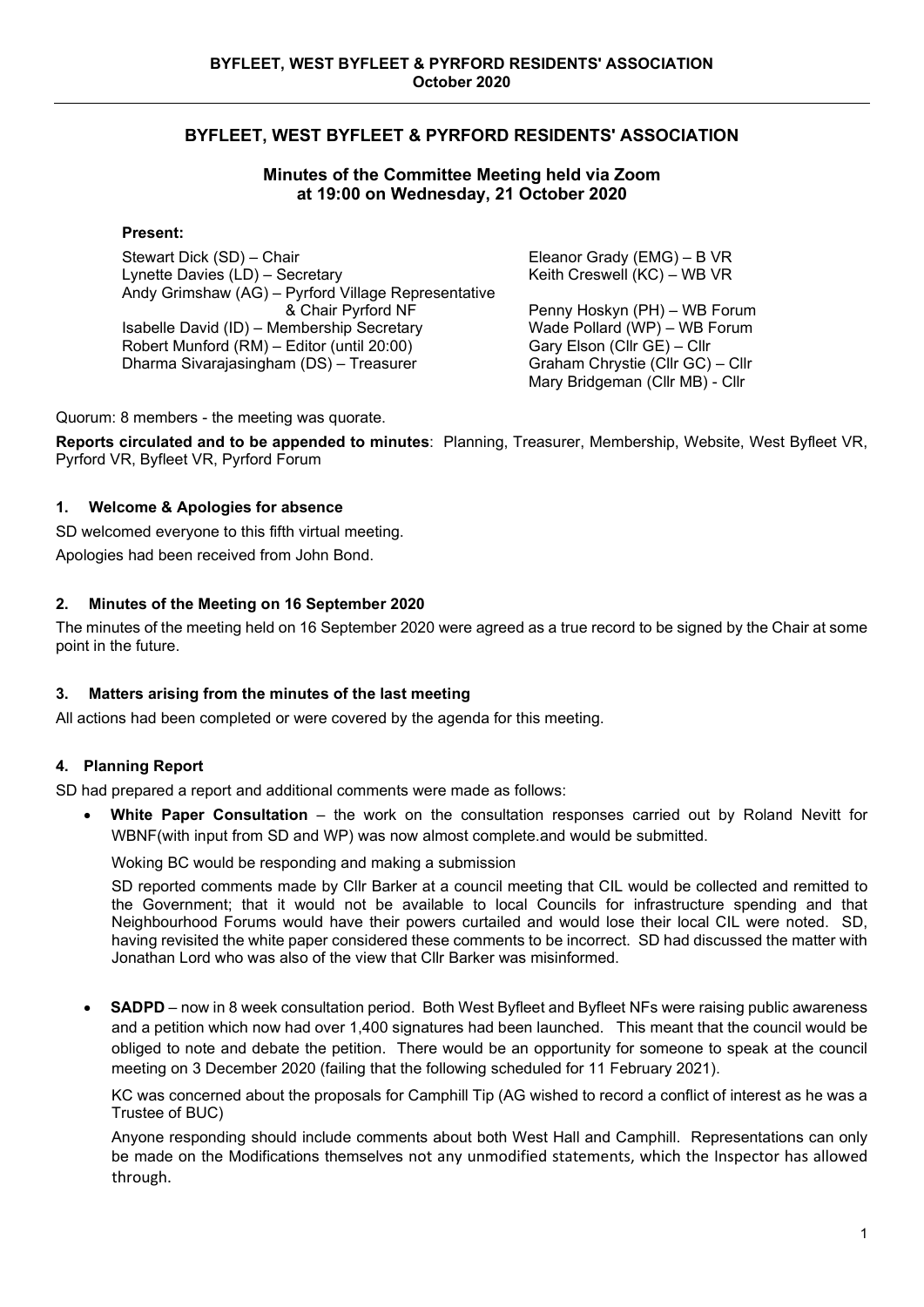SB, ID, EG and KC had all joined online zoom Q&A sessions organised by WBC. A lot of information had been given and concern voiced by participants about services and infrastructure.

Cllr GC noted that although it seemed the West Hall site would be released for housing, there was some way to go before it was developed. The site was not without difficulties for development given the travellers pitches, highways issues, traffic loading etc.

SD was mindful of Pyrford's position vis-à-vis the SADPD and would write a balanced submission, on behalf of the RA which would emphasise the fact that there was no need to build on green belt.

AG asked why the statement re the SADPD posted on the RA website had only been sent to WB and Byfleet residents. This had been an oversight which would be rectified and the statement would now be emailed to Pyrford residents.

### *Action ID – email RA statement on SADPD to Pyrford residents*

A number of comments on the statement had been posted. Two were taken down as they were considered potentially damaging.

• **WB Centre Development** – the Liaison Group was meeting fortnightly with representatives of RVG/contractor present as follows:

**26/10** – Transport consultant

**9/11** – Architect

**23/11** – Public realm landscape designer

**7/12** – Demolition contractor

A demolition contractor was still to be appointed with construction not expected to start until end 2021. RVG had indicated that demolition would start 29 October 2020 but this now seemed unlikely with stripping out planned for June 2021.

Amendments to the planning permission had not yet been seen despite RVG promises to supply them along with a model.

Rumours that the height of the development would be increased were believed to be incorrect (Cllr GC) despite talk of an extra floor. There was a suggestion that the deadline for comments on the amendment to planning should be extended beyond 25 October. Cllr GC would see what could be done.

It seemed that two traffic entrances to the site had been requested. This would be an issue for SCC highways.

There was some concern that, after a good start, communications from RVG/Keeble Brown (KB) were less frequent which was making residents feel that things were happening out of sight without consultation.

### *19:30 KC joined the meeting*

- **Unitary Authority**  this had now been withdrawn. WBC were proposing a review of councils. NFs taking over more of the responsibilities currently held by parish councils seems to be one of the possible proposals.
- **Pyrford Place farm**  AG noted this proposal was for a bungalow on green belt land. He also noted that there was evidence the applicant did not live at the address given. RA/AG will discuss an objection from the RA. Cllr GC will look into the address issues.
- **Waitrose**  change to delivery hours extra hour on Sundays and Bank Holidays for eCommerce not HGV deliveries. RA supported.

See report for other planning applications.

### **5. SADPD – update**

Discussion minuted under item 4

### **6. Planning Responsibility – resubmission for Adoption**

Nothing further to discuss and the proposal was **agreed for adoption**.

Next step was for the NFs to discuss.

AG noted that he would be likely to meet with resistance from PNF for reasons previously discussed in detail.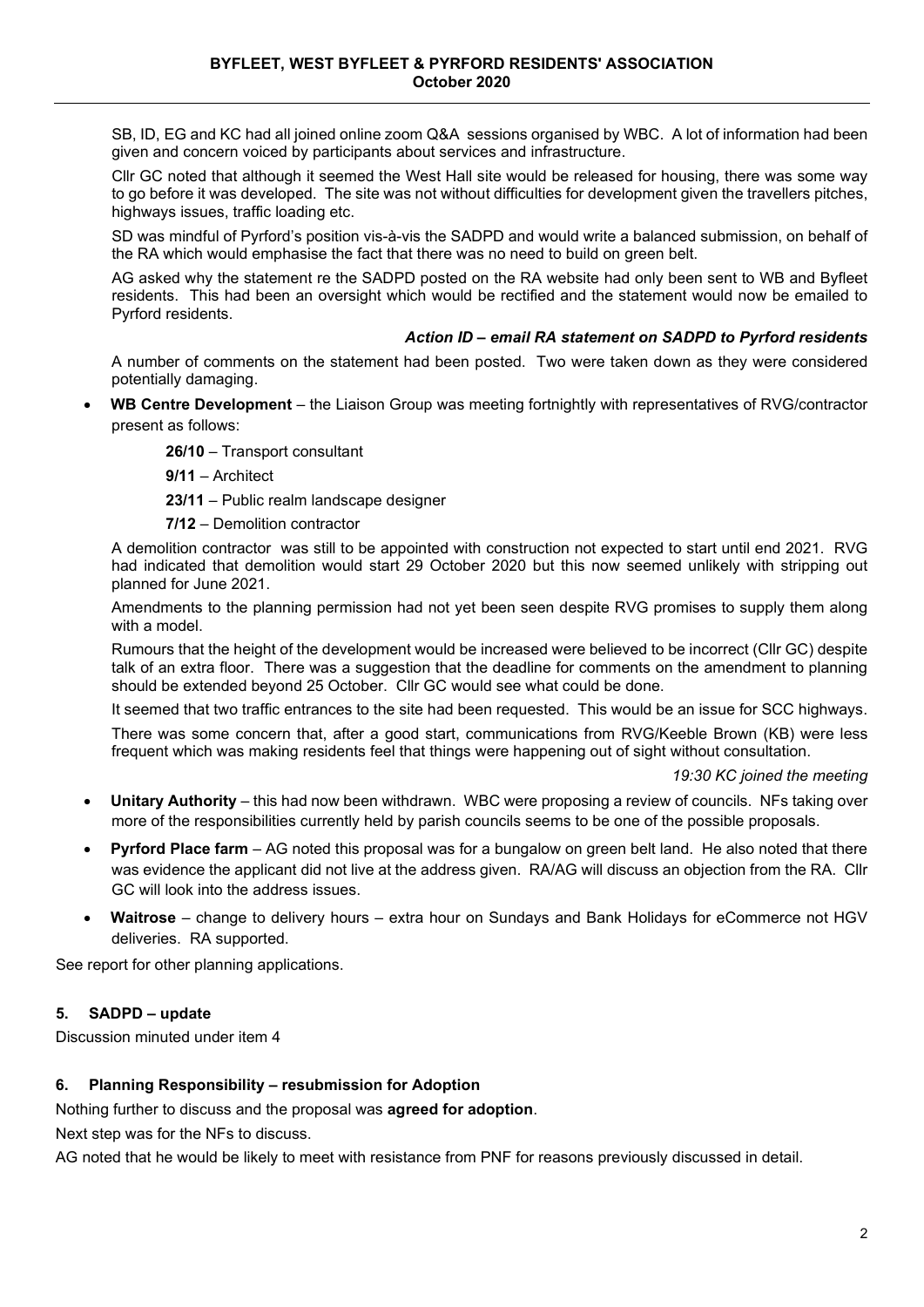WP noted that the White Paper suggested that there would be bigger role for NFs in local planning and with this in mind this way of working made sense. He also noted that there was more and more planning activity and greater resource was needed.

With the reduced capacity within the RA – SD had taken on the role of interim planning officer in addition to being Chair – ID suggested that NFs needed to share the load and work with the RA on planning.

Cllr GC noted that the work of the planning officer fell into two parts – monitoring and reporting on applications and making representations in person to the WBC planning committee which was not an easy task requiring some time and experience. Cllr GC reported that training could be provided for anyone taking this on.

### **7. Health & Wellbeing in the Three Villages**

A paper prepared by SD had been circulated for discussion and for agreement as to whether it was worth pursuing. With the expected increase in housing in the area there would be increased pressure on medical facilities, schools, infrastructure. AG suggested the addition of dentists.

ID thought this might be a good way to get more people engaged with the RA – a lot of the comments on the SADPD were around concerns for the local infrastructure. She suggested that a shorter statement be posted to the website for comment.

### *Action SD/ID to post shorter statement on website*

DS explained the options open to GPs for expansion and what might work. Contact with the CCG would be key.

KC had written to the CCG but had not had a very satisfactory response.

Getting the local medical practices on board would be a good idea. Perhaps they should be asked to lead this ?

Certainly needed to find out what issues they were facing. However, SD was not certain that the health centre was taking on board what was happening.

SD, PH, KC will continue the discussions on this topic.

### *20:30 Cllr GE joined the meeting*

AG noted that Pyrford and Byfleet residents would be keen to see the provision of facilities devolved rather than concentrated centrally in WB. However, the way current discussions on health were going ie Woking Walk In centre this seemed unlikely.

### **8. RA Annual Grant to PNF**

A process for agreement had been circulated and was *agreed* as an acceptable solution. Everyone who had worked on this was thanked for their efforts.

### **9. West Byfleet Village Centre Redevelopment Liaison Group**

Reported under item 4 above.

### **10. Treasurer's Report**

The Statement of Affairs report covering the period 1 January to xx October 2020 had been circulated before the meeting.

DS reported settlement of Lodge Brothers invoice (£150).

Grant to PNF would go out - £1,311. WB grant was £563.

Public liability insurance was due for renewal.

Currently, community grants were on hold and KC asked that this might be reviewed to see if help could be offered to the villages with Christmas decorations. DS reported that breakeven would not be achieved this year and there would be a small deficit. Moving to online newspapers had yielded some savings to offset the expected reduction in subscription income.

It was believed that RVG had agreed to fund the Christmas lights in West Byfleet but Cllr GE was asked to check which invoices had been provided. If it was agreed, a level of RA funding would be available for each village.

### **11. Membership Secretary's Report**

The report and data which had been circulated before the meeting was noted.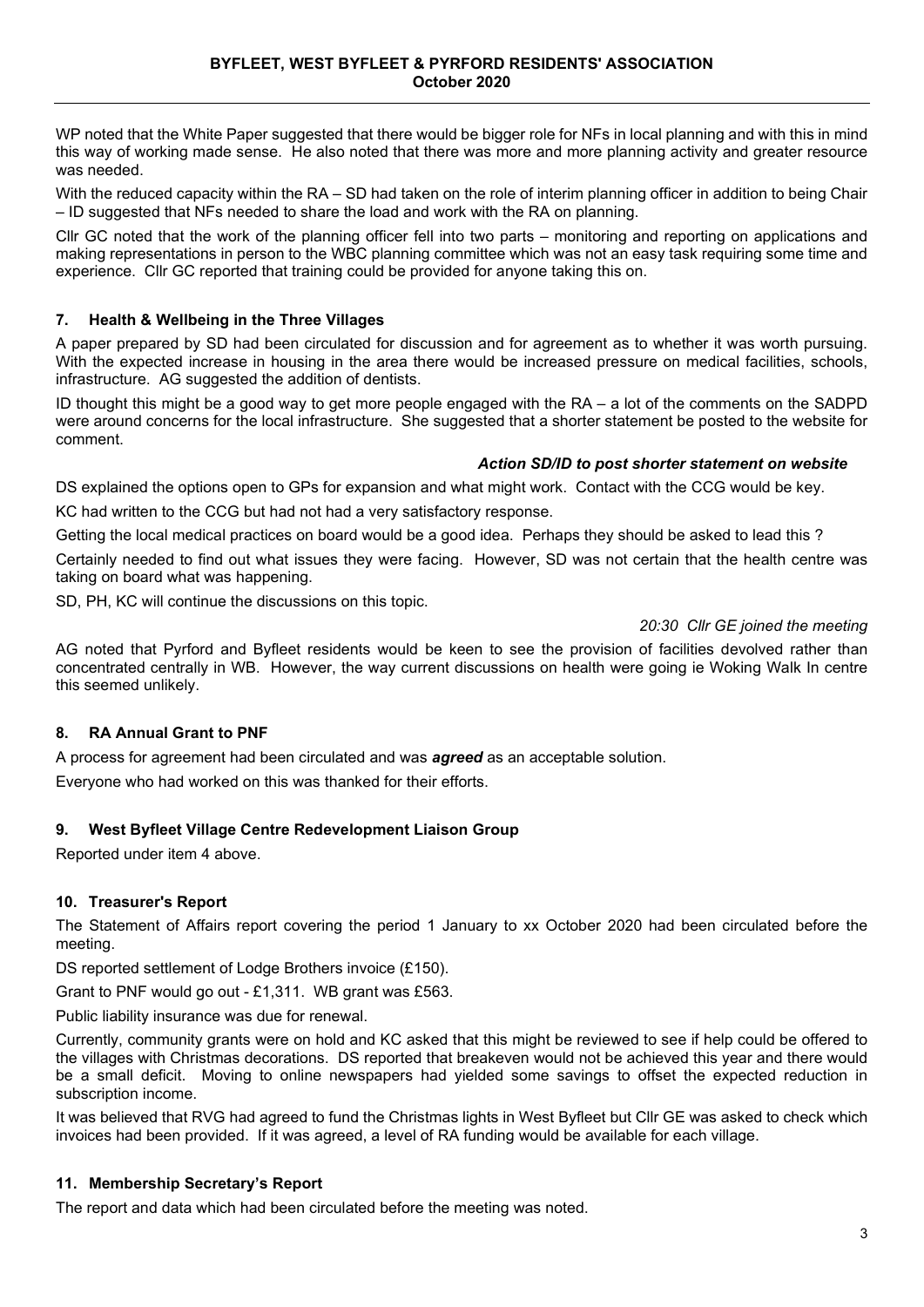ID had contacted Alan Fuller and he had amended the programming so that automatic removal of members from the database happened after 3 years rather than 2. This was intended as a temporary measure necessitated by the cessation of doorstep collection of subscriptions. Note the constitution states 2 years.

### **12. Editorial** (taken early after item 4)

### **The Resident 165**

RM was commended on another excellent edition of the newsletter. Comments had been received via email on the content and format and RM would be incorporating as appropriate.

### **The Resident 166 – Spring 2021**

RM actively thinking up ideas – wondered about doing something on the history of the three villages. RM was given various links to local residents who had a wealth of knowledge in this area and who, in some cases, had written articles and books on the villages. He was also directed to Byfleet Heritage Society and a Pyrford history website.

Other ideas - a feature on local business (Pyrford's turn?), puzzle corner, update on work at St Mary's Community Centre in Byfleet, Byfleet flood relief scheme, update on collection of subscriptions ie various options, spring gardens, AG & ID to feature in 'Get to know your Committee', butterflies, photos of Halloween and Christmas decorations, (bad) parking in the villages, updated list of defibrillators with instructions as to use, spring & summer events list? Byfleet boats event (if it happens – EG to find out), Remembrance Sunday, article on Broadoaks, Sheer House update (on demolition if it starts).

AG reminded everyone that the possibility of delaying publication from February to March/April when the weather would be better for delivery by hand had been suggested. Further discussion needed.

### *ACTION ALL – discuss spring publication date*

### **Flyer**

7,500 copies had been printed and delivered. Unfortunately, not all households had received a copy. The distributor had been organised by Octagon and arrangements had been made to print another 1,500 for delivery to those streets which had been missed out. Octagon had been very helpful in rectifying the situation.

About a dozen emails had been received following the circulation of the flyer – new members and existing members giving their email addresses.

ID was thanked for her hard work in organising the flyer and sorting out the delivery issues.

It was agreed that the flyer had been a good idea and WP wondered if the providers of the affordable housing on Broadoaks might be approached as the next sponsor. ID to follow up.

### *ACTION ID – investigate Broadoaks affordable housing providers as flyer sponsor*

### **Advertising**

ID and DS had not yet met to discuss reduced fees but would be doing so.

Issue 165 had produced £1,000 of advertising.

### **13. Website**

Anita Flavell had supplied website data which had shown the increase of activity when the statement on SADPD had been posted, the leaflet delivered and newsletter put on the website.

As previously noted the WBNF petition re SADPD had received over 1,400 signatures.

ID wondered who was responsible for responding to comments on the website. It was noted that two had been taken down as inappropriate and comments in general were only answered to rectify a point of fact.

### **14. Councillors' Reports**

Cllr GE had not sent in a report as everything had been extensively covered by KC's WBVR.

Cllr GC had nothing to add to previous conversations but did report on developments with Woking Football Club. A new prospective owner had come forward with a good rescue plan.

### **15. Right of Way Report – Marion Malcher**

No report.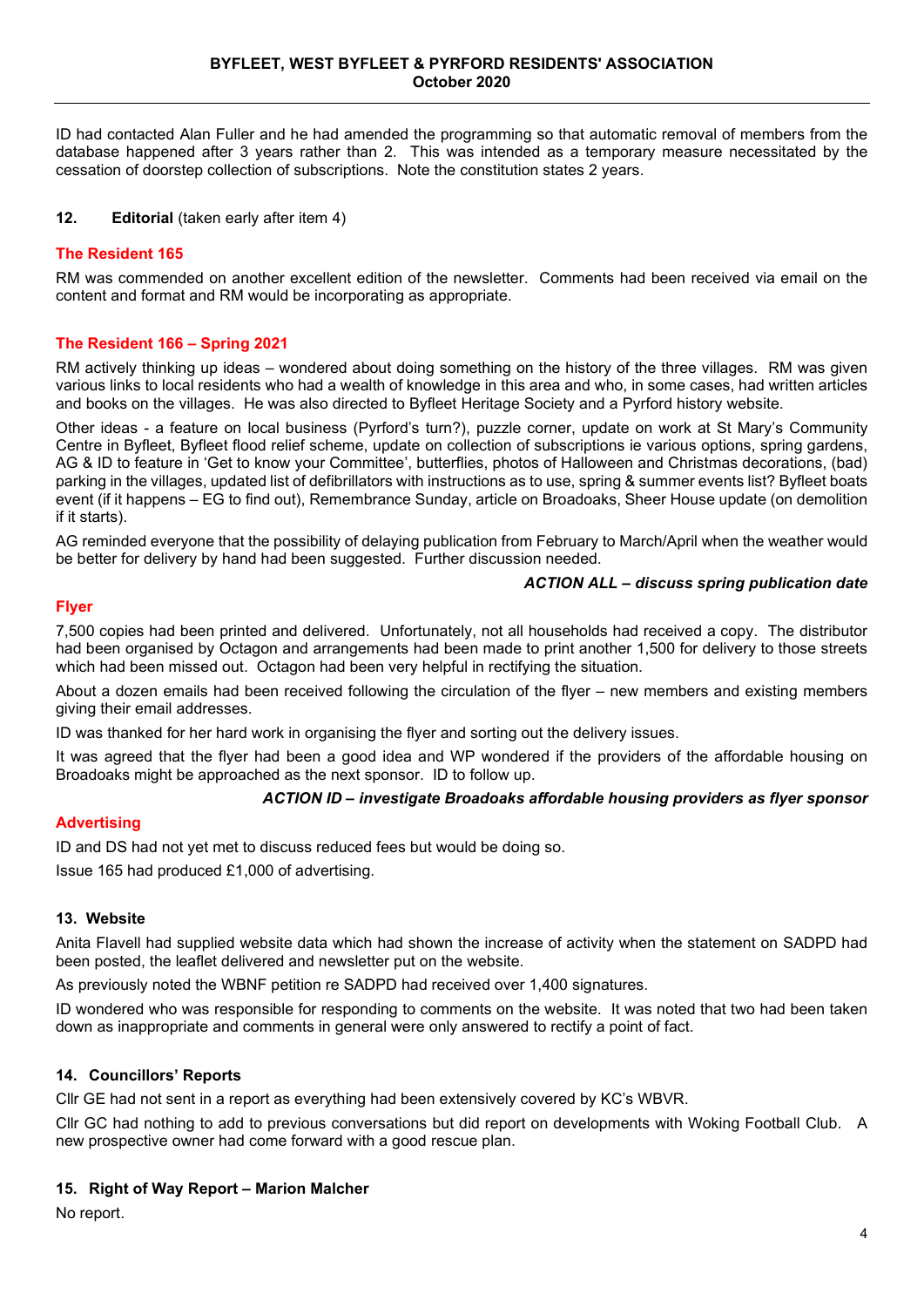### **16. WBNF AGM – agreement that Keith Creswell continues to serve as an RA Representative.**

The proposal was agreed unanimously.

### **17. Village Representative Reports**

**West Byfleet** – KC had circulated a comprehensive reports

• The petition to complete the cycling/walking path along the Parvis Road between Byfleet and Broadoaks now had 277 signatures. This would now go before the Joint Committee on 11 November 2020. KC would send a copy of the Active Travel Policy and Vision to Cllr GC and Cllr Amanda Boote for reference at the meeting.

### *Action KC – send Active Travel Policy to Cllrs*

• Sally Cantello, WBNF, had a contact with expertise in renewable energy systems who could advise on any proposals for Camphill tip site.

**Pyrford** - AG had submitted a report.

AG noted that 153 Old Woking Road had been approved

SCC had announced it would not be supporting the Surrey Cycle Race after 2021.

**Byfleet –** EMG had provided a report and further noted:

- It was hoped that Graham Osborne would take over the AMO role for Byfleet
- Garden seeds project had started
- The memorial bench for Tony Coombs had been installed

### **18. Forum Reports**

**West Byfleet** – WP observed that in view of KC's comprehensive report there was little to add.

- Concept plan for WB recreation ground was being worked up. KC and Sally Cantello were liaising with local groups to get a wish list. KC to report back in November
- SCC £100m community project fund there will be three levels of funding:
	- > £10,000 £100,000
	- $\geq$  £100,001 £500,000
	- > £500,001 and above.

The Fund is currently preparing to launch in February 2021

### **Pyrford** - AG had submitted a report

PNF had started considering how to spend the £28k NCIL and had 3 projects in mind:

- Refurbishment of cricket pavilion could be £12-40k depending on what was covered
- Security for village hall, pavilion, Arbor
- Wilding project ie for verges etc

### **Byfleet –** no report

### **19. AOB**

ID noted the inclusion of her picture in a News & Mail article on the community gardening group and reference to the RA supporting the work of this group.

**Drop in dates:** pending decision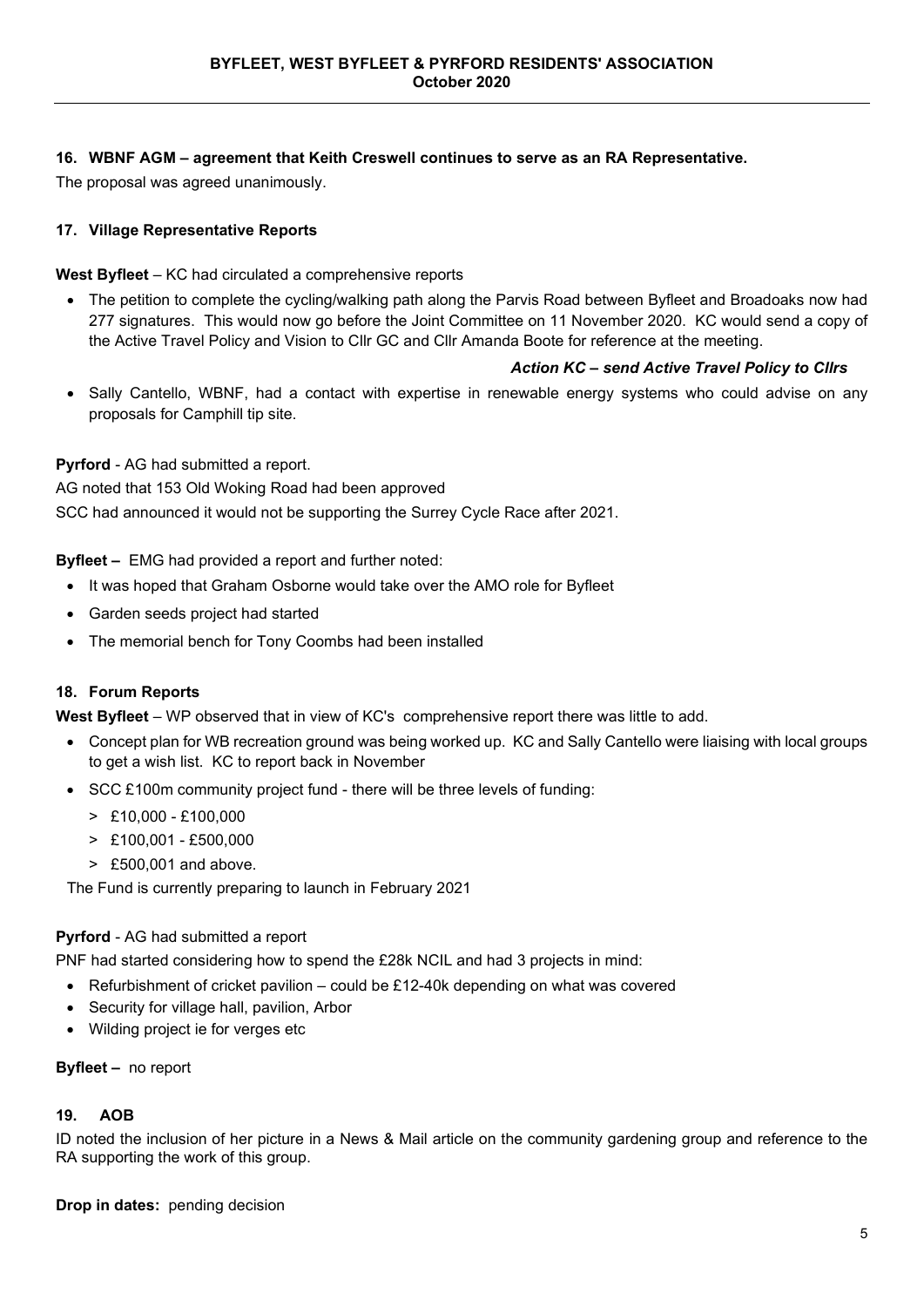### **Meeting closed at 21:22**

### **Date of the next meeting – Wednesday, 18 November 2020**

**2021**

**Meetings for 2020-21 – all at 19:00 on the third Wednesday of the month, by Zoom until further notice:**

**2020** December – no meeting

20 January 19 May 17 February 16 June<br>17 March 16 June 17 March 21 July 17 March<br>21 April

August – no meeting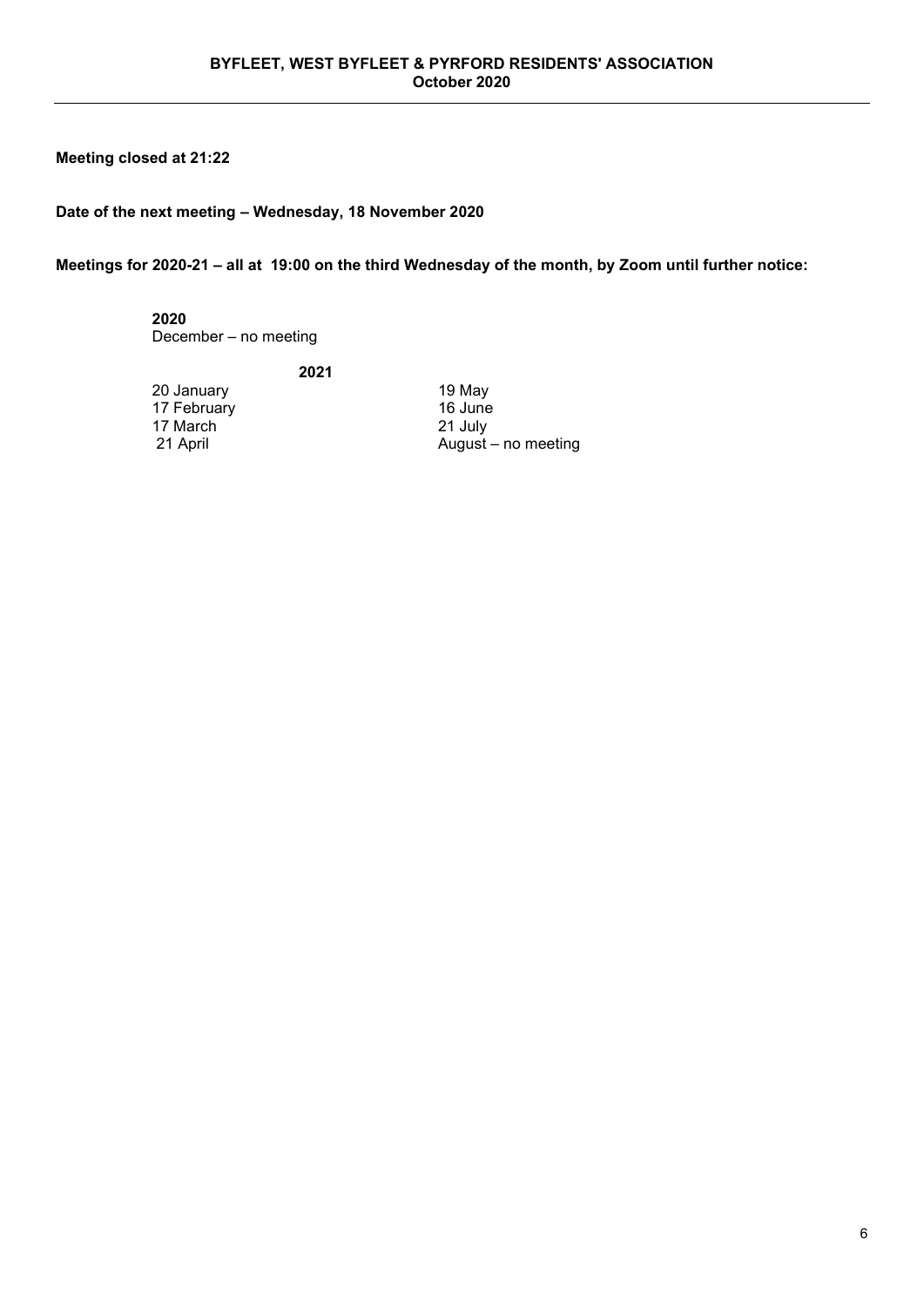# **BYFLEET, WEST BYFLEET AND PYRFORD RESIDENTS' ASSOCIATION**

# **COMMITTEE MEETING - 21st October 2020**

# **PLANNING REPORT**

Of necessity I am for the time being standing in as Planning Coordinator.

I have attempted to extract those applications and/or decisions that I think are either of importance or interest. The vast majority of applications appear to be for fairly standard extensions or tree branch removals. Further as a result of the more streamlined planning process (Item 5 below) an increasing number are dealt with under delegated power.

Wherever possible I have visited the sites and discussed any concerns (if any) with the relevant Forum.

This report covers information received up to 20th October

There have been very few applications of interest.

# **1. WHITE PAPER CONSULTATION**

### **HOUSING NUMBERS**

Parallel with the main White Paper above there is a consultation on shorter term issues ahead of the main reforms. These include proposed changes to the standard method of assessing local housing need. This will primarily be done by the use of an algorithm! Likely outcome is infrastructure spending in the north and few new homes, many new homes in the south and little infrastructure spending beyond current commitments. While the housing numbers for Woking are actually advantageous, for the South East as a whole they are deeply alarming.

### **CONSULTATION**

WBNF Committee have completed their discussion and agreed their consultation responses. The paper is currently being finalised which will then be submitted. There is no doubt that the current planning system is cumbersome, complex, uncertain and far too slow. Also the time it takes to have a local Plan approved is not acceptable. An important and concerning element is the potential reduction of local democracy in planning decisions.

### **WB FULL COUNCIL MEETING - 15TH OCTOBER 2020**

Agenda item 9 was the Planning Process. Councillor Barker in moving a motion stated that :

- > CIL will be collected and will be remitted to the National Government. It will not be available to local Councils for infrastructure spending.
- > Neighbourhood Forums will have their powers curtailed and will lose their local CIL.

Neither of these statements were actually part of the motion but were made.

Councillor Cundy (portfolio holder) then spoke and did not contradict the statements.

I have revisited the White Paper and I am confident that these statements are without foundation.

WBC will be making their own submission to oppose many of the proposals.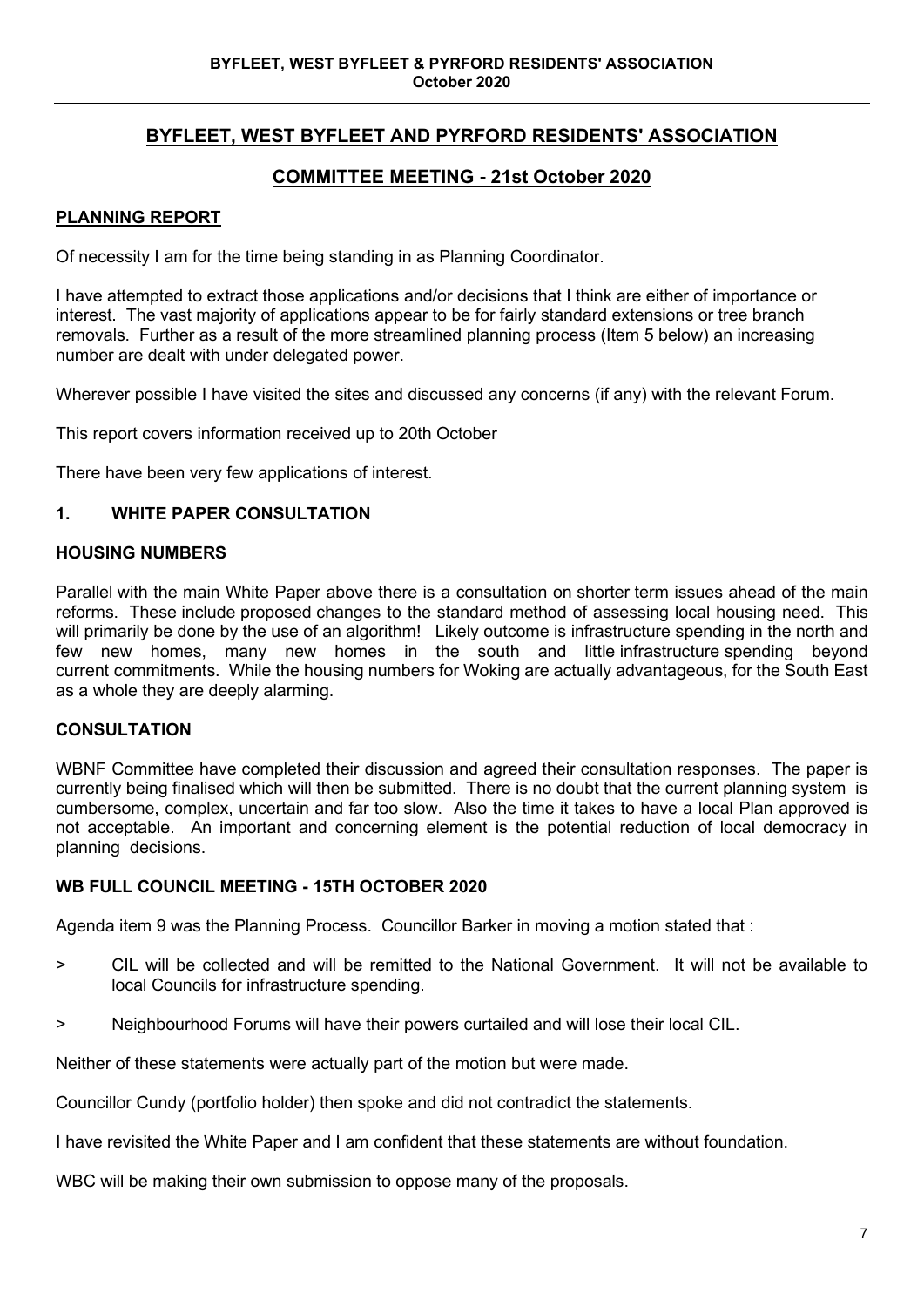# **2. SADPD**

The Inspector's report with modifications was published on the 18th September. We are now well into the eight week consultation period.

WBNF and BRNF are actively working on raising public awareness and opinion and there is a petition currently with around 1,500 signatures.

For those who write to WBC every letter will be passed to the Inspector. Comments should wherever possible relate to the Inspector's Main Modifications.

There have been a number of posts on social media which are offensive, untrue and quite possibly defamatory. Where we can we have removed them. The RA will not be associated with such conduct.

While the focus in West Byfleet understandably is on West Hall (GB9 and GB9A), can I also draw your attention to Policy UA 40 Camphill Tip (page 173) where the Inspector's description of a "sustainable location" is utter madness.

WBC have been holding consultation Zoom meetings with the community. I have attended one which I did not find particularly helpful. Isabelle attended the same meeting.

# **3. WEST BYFLEET VILLAGE CENTRE REDEVELOPMENT**

A liaison group comprising representatives from:

- > WBNF
- > WBBA
- > RA
- > COUNCILLORS

has been formed. Terms of reference have been agreed. we have held two meetings with RVG (the developer) - 28th September and 12th October

RVG have submitted their demolition application (**PLAN/2020/0753**) to Woking Council along with a demolition statement. Approved

### **Reference: PLAN/2020/0619**

Proposal: EIA Scoping Opinion in respect of a proposed section 73 application to vary conditions 04 and 05 of outline planning permission reference PLAN/2017/0128 to enable the reconfiguration of Block B to a "H" shape, relocate a core of Block B, provide a pedestrian bridge link between Blocks A and C, provide balconies on all facades of Blocks A, B and C and make changes to the basement level, land use parameters, car parking and timescales.

### **Reference: PLAN/2020/0801**

Section 73 application for variation of conditions 04 and 05 (approved plans/documents) of PLAN/2017/0128 dated 21.12.2017 (Outline planning application (all matters reserved except for access) for demolition of all buildings on the site and retail and leisure led mixed use redevelopment comprising up to 5,000 sqm GIA of retail and leisure uses (Use Classes A1/A2/A3/A4/A5), up to 2,000 sqm GIA of commercial use (Use Class B1a), up to 20,500sq m GIA residential (or maximum of 255 units) (Use Class C2/C3 or C3), up to 300 sqm GIA of community use (Use Class D1), together with the provision of basement space, car and cycle parking, highway works, public realm improvements and associated works) to reconfigure the upper floor layout of Block B to provide an H shaped form, make changes to Classes A1-A5, B1(a), C3 and C2 floorspace parameters, reduce the minimum parameter of basement floorspace and amend the level of the basement AOD, reduce the minimum parameter of residential car parking spaces (no change to the amount of public parking), increase the maximum storeys (whilst maintaining the maximum height AOD), introduce second vehicular access point onto Madeira Road, amend the layout of private amenity space and increase balcony locations and reflect amendments to the Use Classes Order that came into force on 1 September 2020.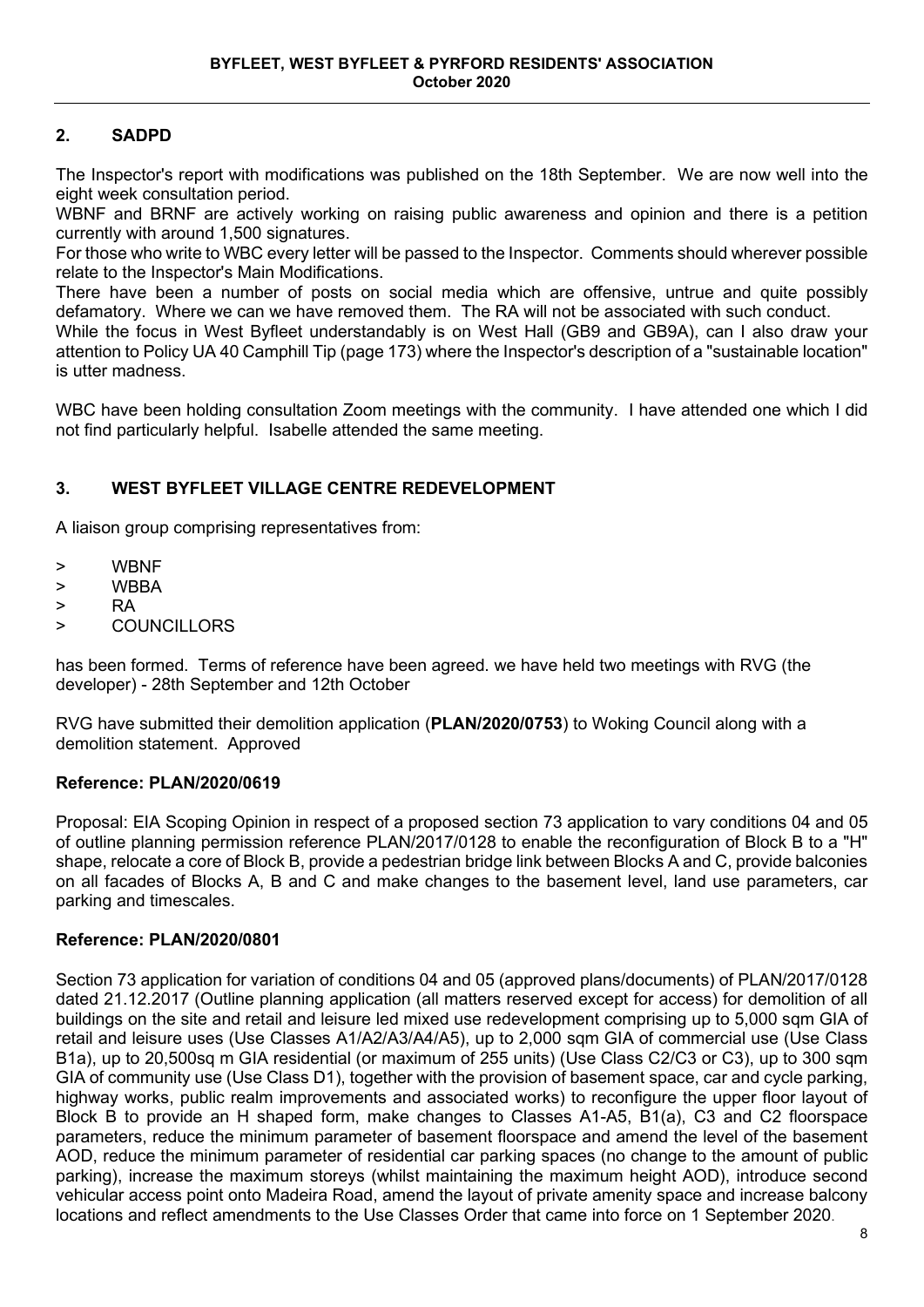**Status: - Pending Consideration** Comment Date: - 25th October 2020

In the meantime demolition is unlikely to start before June 2021 with onsite construction commencing December 2021. They expect to have section 73 consent in December with detailed Planning Consent in March/April 2021

The next meeting of the Liaison Group is scheduled for the 26th October when Transport will be the main issue for discussion. RVG remind us that that they have a longer term commitment to West Byfleet and they are not short term developers.

# **4. UNITARY AUTHORITY**

I reported that Cllr Tim Oliver, leader of Surrey County Council had written to the Minister requesting that the Minister invites SCC to submit a business case as soon as possible setting our their proposals for a single unitary authority for Surrey. The Minister has confirmed that he will not be issuing an invitation so that is another £50,000 wasted by SCC.

This was to be done under the Recovery and Devolution White Paper to be issued this Autumn. That White Paper has now been renamed the Local Economy Recovery and Devolution White Paper and has postponed until some time next year.

Woking Borough Council will however be undertaking a Community Governance Review which will include the role of Parish Councils.

For the time being any thought of a Unitary Authority for Surrey is dead but that does not mean that there will not be change.

# **5. DELEGATED PLANNING RULE CHANGES**

Councillor Graham Chrystie has written a helpful and informative article in the Resident Newsletter issue 165.

# **6. PLAN/2019/1063**

Address: Tamarix, 153 Old Woking Road,

Demolition of existing dwelling and garage and erection of a 2.5 storey building of 5 apartments with associated soft and hard landscaping and relocation of vehicular access to Lincoln Drive.

### The RA have **objected.**

Main reasons:

- > Inadequate parking
- > Out of character
- > Loss of privacy
- > Does not comply with PNF Plan policies BE1, BE2 and BE3.

### **CALLED IN**

WBC are minded to approve this application. It has been "called-in" by Councillor Elson. Recommended for Approval

### **APPROVED**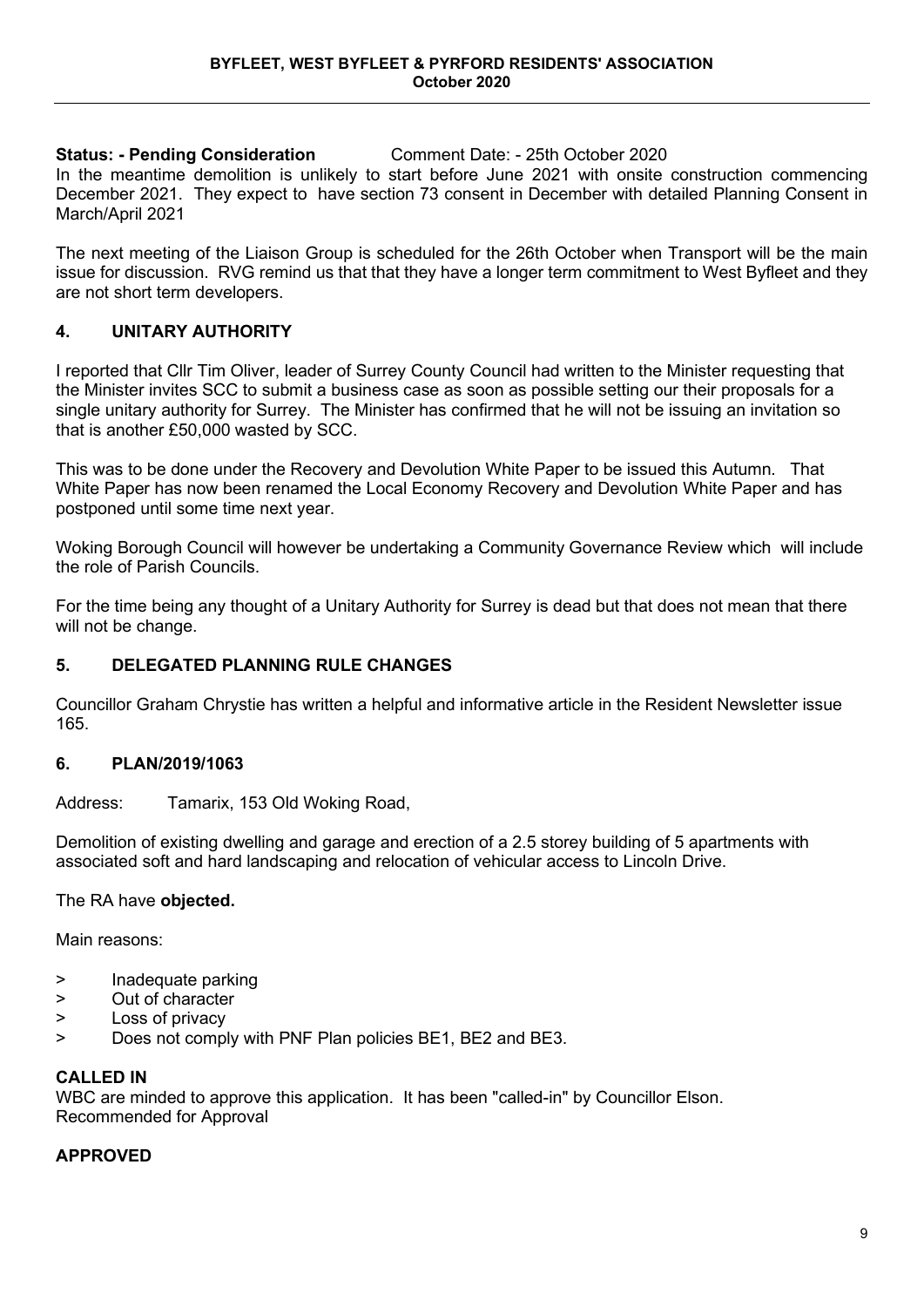# **9. PLAN/2020/0602**

### Address: 47A Old Woking Road

Erection of part two storey, part single storey rear extension incorporating 1no. single dormer, side dormer to existing outrigger, 1no. single dormer to rear elevation and 2no. single dormers to fromt elevation to create 2no. studio flats at first floor level and 1no. one bedroom flat within roof space. Provision for 2no. parking spaces to rear and revised bin storage layout.

Planning Committee.

### **Pending Consideration**

# **10. PLAN/2020/0687**

Address: Milestones, 117 Old Woking Road, West Byfleet, KT14 6HY

Erection of single rear extension and conversion of garage into habitable accommodation.

Decision - delegated power. **PERMITTED**

### **11. PLAN/2019/1013**

Address: 9 Old Woking Road

Erection of a part four storey, part three storey building comprising 2x ground floor retail units (A1 use) and 5x dwellings (3x two bed and 2x three bed) and associated parking and bin and cycle storage following demolition of existing building.

There is an Appeal to the Secretary of State against the non-determination of the planning application.

No further news.

### **12. PLAN/2020/0694**

Address: 8 Grafton Close, West Byfleet

Larger single storey rear extension

**REFUSED (Delegated) -** 22nd September 2020

### **13. PLAN/2020/0661**

Address: 59 Boltons Lane, Pyrford, Woking

Proposed two storey side extension with habitable loft room with rear dormer, including new detached garage following demolition of existing garage.

**PERMITTED (Delegated) -** 22nd September 2020

### **14. PLAN/2020/0811**

Address: 73 Hollies Avenue, West Byfleet

Erection of replacement garage/store following demolition of existing garage/store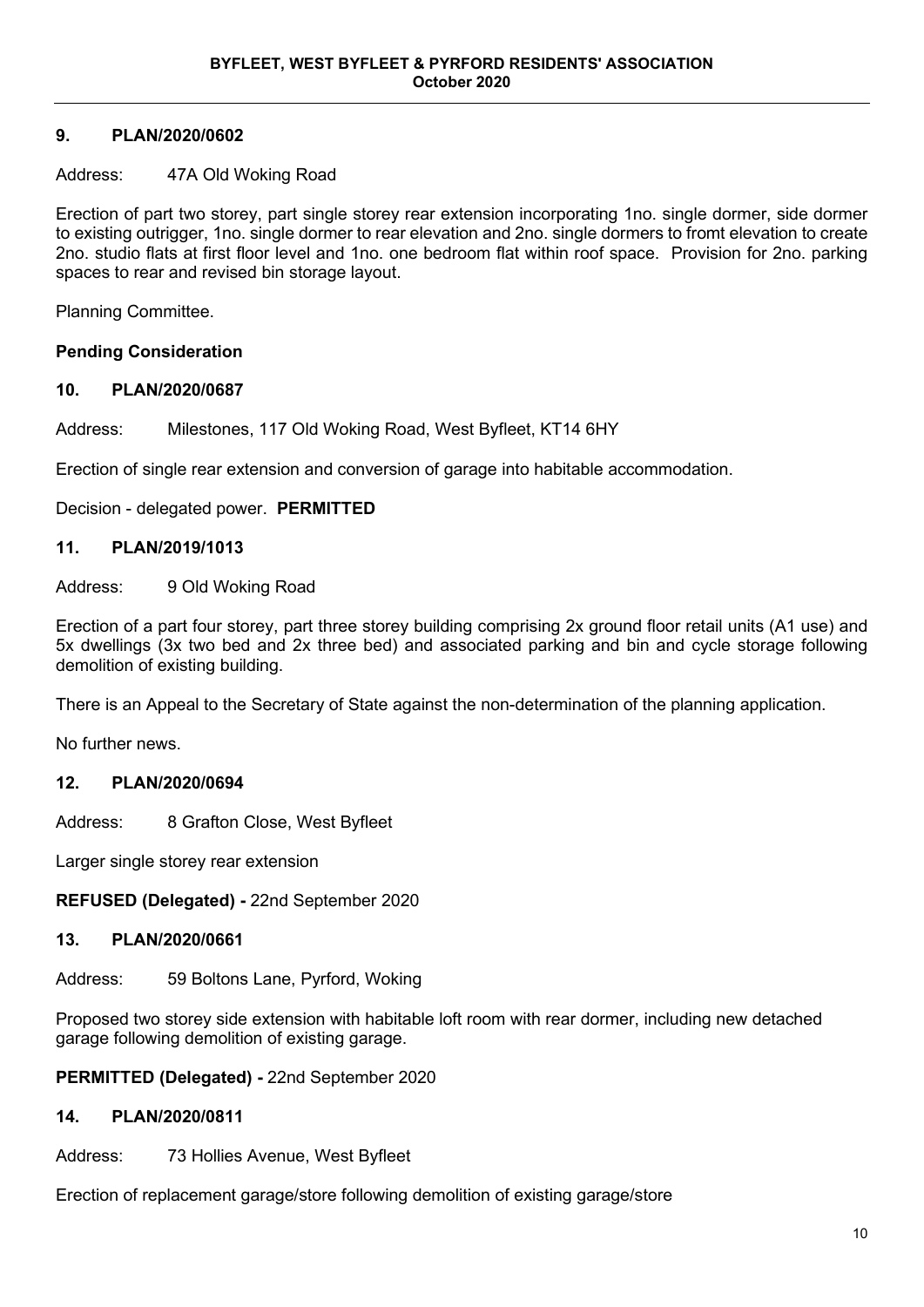# **Awaiting Decision (Delegated)**

# **15. PLAN/2020/0813**

Address: 115 Station Road, West Byfleet

Erection of a rear outbuilding following demolition of an existing rear outbuilding (amended description).

# **Pending Consideration (Delegated)**

### **16. PLAN/2020/0799**

Address: 7 Hamilton Avenue, Pyrford, Woking

Erection of a two storey side extension and single storey rear extension

### **Pending Consideration (Delegated)**

### **17. PLAN/2020/0828**

Address: 30 Boltons Lane, Pyrford, Woking

Demolition of the existing single storey side structure followed by the erection of a two storey side and front extension, a first floor extension to the side and front and a new open plan Porch to the front of the existing dwelling.

### **Pending Consideration (Delegated)**

### **18. PLAN/2020/0807**

Address: Waitrose 60 Station Approach

Variation of condition 12 of planning permission 86/1286 dated 26.06.1987 for the erection of a supermarket, associated servicing car parking, landscaping and provision of a separate car park for the health centre.

Current delivery times:

- > Monday to Saturday 6.00 23.00 hours
- > Sunday and Bank Holidays 7.00 21.00 hours

Proposed delivery times:

- > Monday to Saturday NO CHANGE
- > Sunday and Bank Holiday 7.00 22.00 hours i.e. plus ONE HOUR

### **The extra hour on Sundays and Bank Holidays is sought only for eCommerce operations and no changes to the current delivery restrictions for HGV deliveries are sought.**

### **PENDING CONSIDERATION. COMMENTS BY 2ND NOVEMBER. RA SUPPORTS**

### **19. PLAN/2020/0523**

Address: Mark House, Aviary Road, Pyrford, Woking

### **Conversation Area**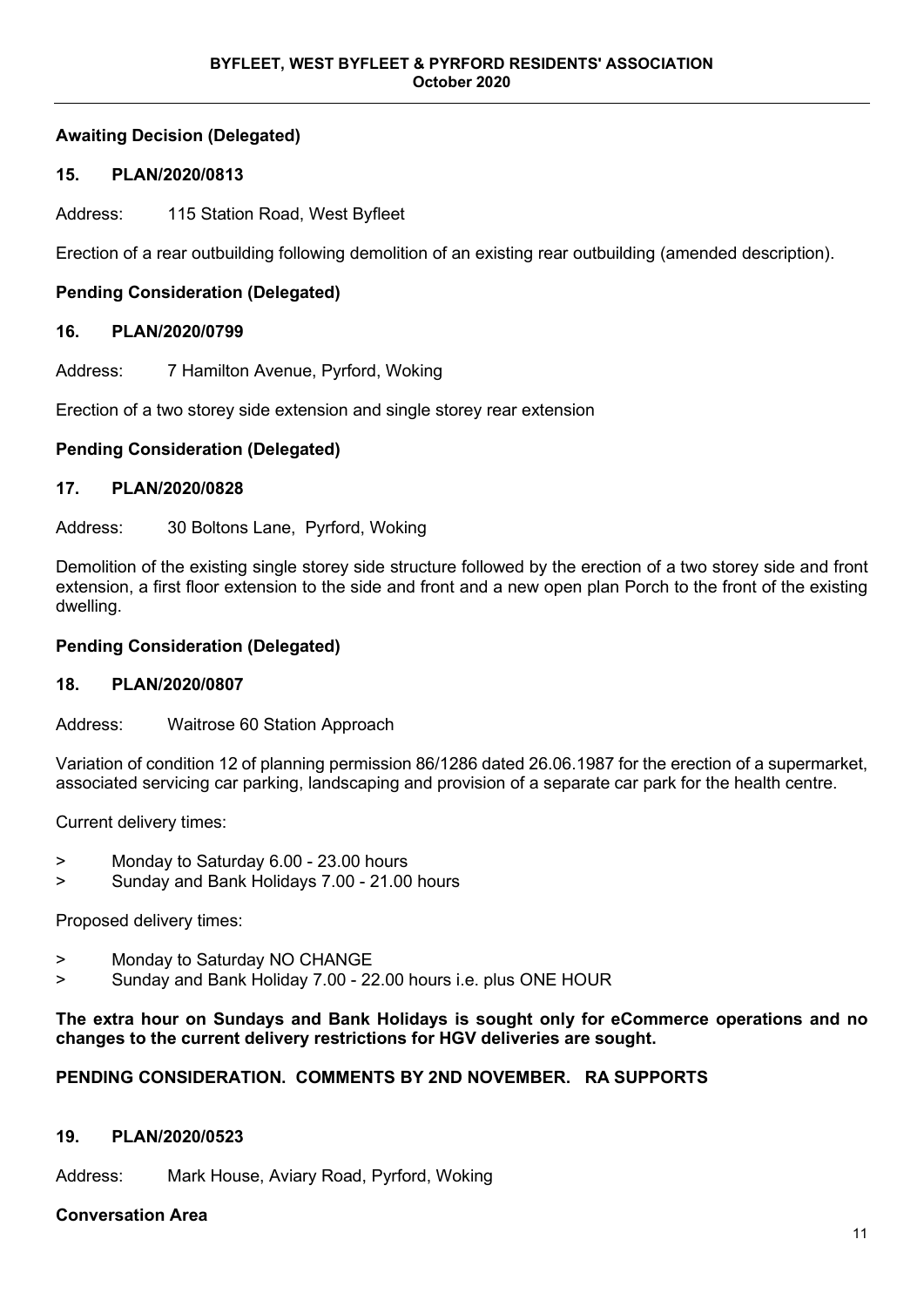### **Privacy Issues PNF did not object**

# **Called in by Cllr Chrystie**

Erection of a part single and part two storey rear extension following the demolition of existing rear conservatory. Alterations to the main roof to include a rear dormer and 2no. rooflights to the rear and 3no. rooflights to the front to facilitate the conversion of the loft into habitable accommodation.

### **PERMITTED**

### **20. PLAN/2020/0846**

Address: Pyrford Place Farm, Pyrford Road, Woking

Erection a single storey dwelling and formation of a vehicular access onto Lock Lane following demolition of existing stables and field shelter

### **Pending Consideration (Delegated) Comments by 27th October**

### **21. PLAN/2020/0897**

Address: Larkspur 1 Orchard Lea Close Pyrford Woking

Rear extension after demolition of conservatory. New pitched roof to replace flat roof over en-suite bathroom. Open canopy over front door. Replacement windows. Render to front elevation (retrospective).

### **PERMITTED**

# **22. PLAN/2020/0771**

Address: Little Orchard Aviary Road Pyrford Woking

Proposed replacement of old wooden conservatory with a poly carbonate roof, and new UPVC windows, with a new fibre glass insulated flat roof, with a lantern.

**Pending Consideration Consultation Date - 5th November**

# **23. PLAN/2020/0901** (delegated)

Address: 12 Lincoln Drive Pyrford Woking

Erection of a single storey rear extension and first floor side extension.

**Pending Consideration Consultation Date 6th November**

*Ref:SJCD/RA/Planning Report/October 2020*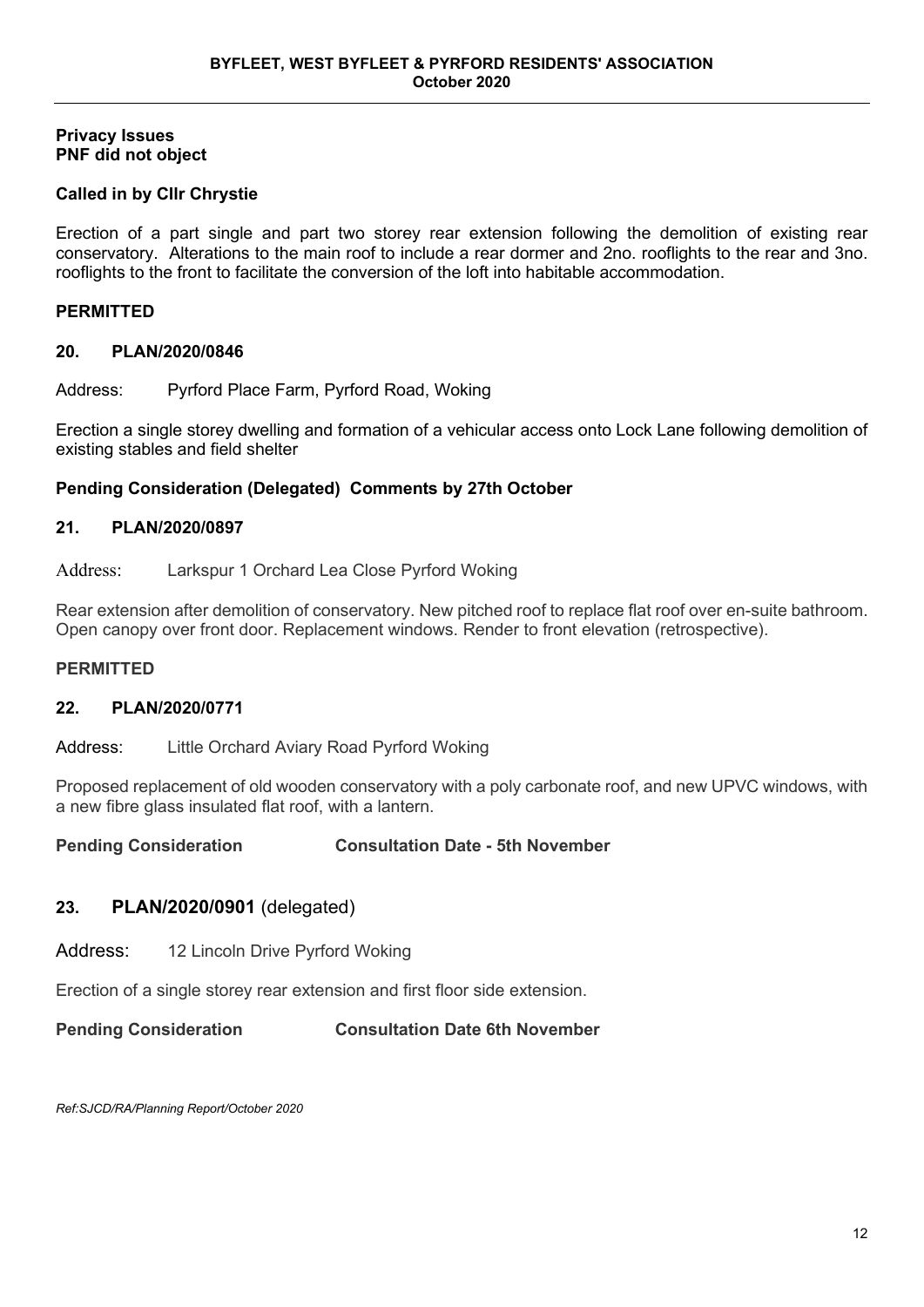# **TREASURER'S REPORT 20 October 2020**

The following Statement of Financial Affairs is for the period from 1 January to 20 October 2020.

# **July update on financials**

Our year to date subscription collection £8,139 (Aug £8,034) pounds. We have invoiced £1,180 to date for advertising and collected £1,030. Our total cash reserves remain healthy at £27,493. This is before paying Forum grants and other printing costs as previously explained. For the current year we have a deficit of £96 (September £158). We expect to close the year with a small deficit or break even. Invoice raised for Alan Greenwood in March (£150) received a cheque on the  $16<sup>th</sup>$  October but yet to be banked.

We still expect to pay the annual grants to the Neighbourhood Forums soon. We are still waiting for Pyrford to agree a way forward. We will deduct £500 from West Byfleet Neighbourhood Forum as previously highlighted.

Notes and open items.

- 1 RA had received an invoice for £4,491 from Bell Cornwell. This is below the anticipated £5,000 funds set aside by the RA in 2019. This invoice was settled in January 2020.
- 2 Charitable status and gift aid progress is slow due to regulation 19, Covid-19 and other urgent matters. We are deferring this until 2021.
- 3 COVID-19: In 2020, subscriptions income is expected to be up to 25% lower than 2019. This is due to the lockdown and paused collection activity for almost 4 months. This reduction is expected to be around £3,500 based on our 2019 results. We also expect to have fewer advertisements in our resident magazine and expect collection to take longer than usual.

Dharma Sivarajasingham Hon. Treasurer 20/10/2020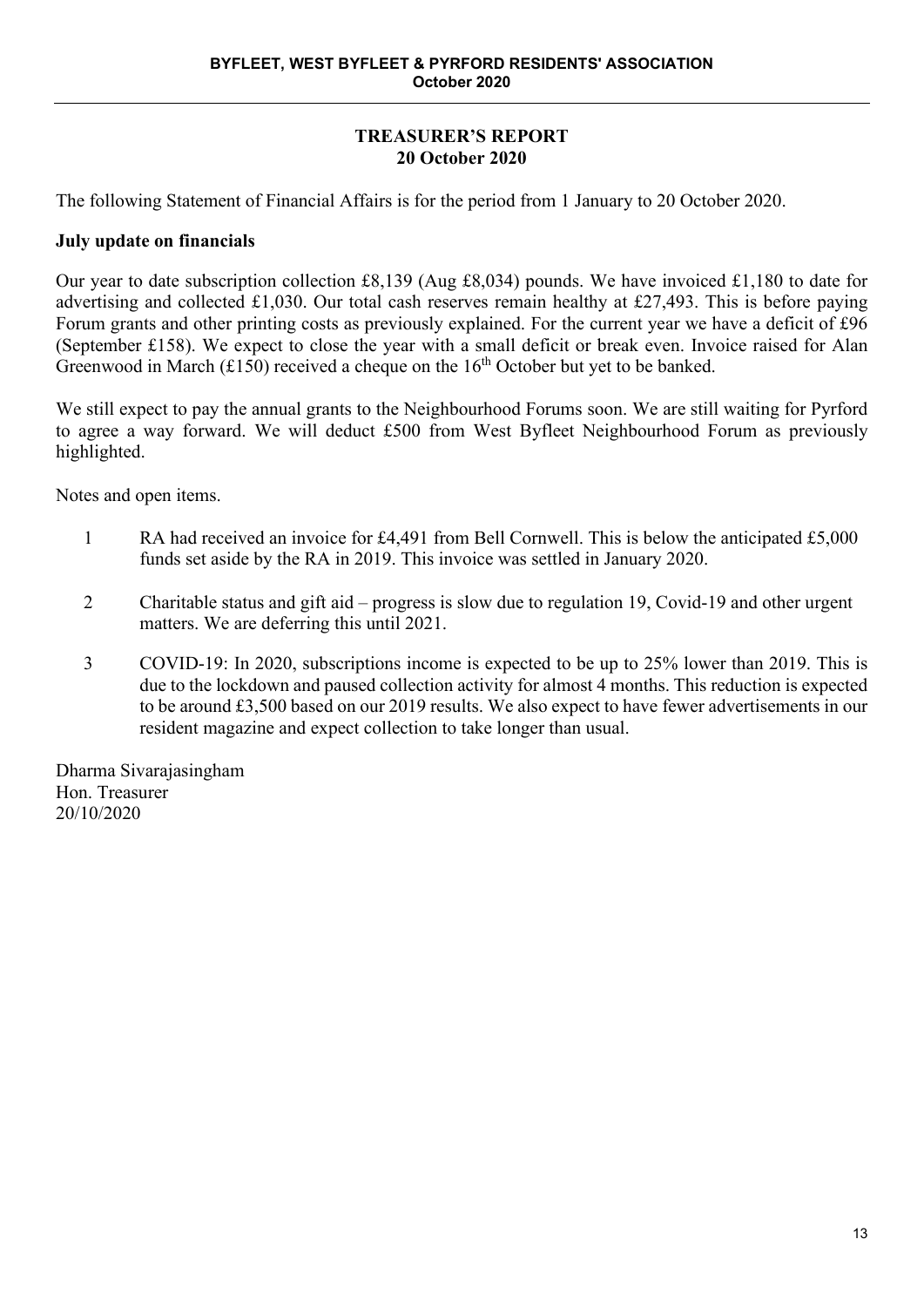### **Byfleet, West Byfleet & Pyrford Residents Association** to 20 October 2020

|                     |                  |                                                           | Year to date                                                   |              |
|---------------------|------------------|-----------------------------------------------------------|----------------------------------------------------------------|--------------|
| <b>INCOME</b>       |                  |                                                           | £                                                              | £            |
|                     | donations:       | <b>Subscriptions and member</b>                           |                                                                |              |
|                     |                  | <b>Byfleet</b>                                            | 1,329                                                          |              |
|                     |                  | West Byfleet                                              | 3,164                                                          |              |
|                     |                  | Pyrford                                                   | 3,581                                                          |              |
|                     |                  | Subscriptions not                                         |                                                                |              |
|                     |                  | allocated<br>2019 paid in 2018                            | 65                                                             |              |
|                     |                  | 2020 paid in 2019 or to                                   |                                                                |              |
|                     |                  | be allocated                                              |                                                                |              |
|                     |                  |                                                           |                                                                | 8,139        |
|                     |                  | <b>Advertising</b> (includes receipts from 2019 invoices) |                                                                | 1,260        |
|                     | <b>Donations</b> | <b>Bank Interest</b>                                      |                                                                | 34           |
|                     | Other            |                                                           |                                                                |              |
|                     |                  | <b>Total Income</b>                                       |                                                                | 9,433        |
|                     |                  |                                                           |                                                                |              |
| <b>EXPENDITURE</b>  |                  |                                                           |                                                                |              |
|                     |                  | The Resident                                              |                                                                | 2,034        |
|                     |                  | <b>Committee Expenses</b><br><b>Street Rep Drop Ins</b>   |                                                                | 39           |
|                     |                  | Room Hire not Comm.                                       |                                                                | 131          |
|                     | <b>AGM</b>       |                                                           |                                                                | 105          |
|                     | Fetes            |                                                           |                                                                |              |
|                     |                  | Display/Equipment                                         |                                                                |              |
|                     | Donations:       | <b>Community Support</b>                                  |                                                                | 500<br>4,792 |
|                     | Insurance        |                                                           |                                                                |              |
|                     |                  | Postage, Stationery & Printing                            |                                                                | 618          |
|                     |                  | Sundries/Losses                                           |                                                                |              |
|                     |                  | Database/Web Expenses<br>Mileage/Parking                  |                                                                | 1,310        |
|                     |                  | Forums - Pyrford                                          |                                                                |              |
|                     | - Byfleet        |                                                           |                                                                |              |
|                     |                  | - West Byfleet                                            |                                                                |              |
|                     |                  |                                                           |                                                                | 0            |
|                     |                  | <b>Total Expenditure</b>                                  |                                                                | 9,529        |
|                     |                  | Surplus/(Deficit)                                         |                                                                | (E96)        |
| <b>Opening Cash</b> |                  |                                                           |                                                                | £27,589      |
|                     |                  | Surplus/(Deficit)                                         |                                                                | (E96)        |
| <b>Closing Cash</b> |                  |                                                           |                                                                | £27,493      |
|                     |                  |                                                           |                                                                |              |
|                     |                  | Analysis of Cash                                          | <b>Current Account</b>                                         | 5,276        |
|                     |                  |                                                           | Un allocated Collections Accounts +<br>2020 subs not allocated | 50           |
|                     |                  |                                                           | Overnight Deposit                                              | 7,008        |
|                     |                  |                                                           | 32Day deposit                                                  | 15,159       |
|                     |                  |                                                           |                                                                | £27,493      |
|                     |                  |                                                           |                                                                |              |
|                     | $^\star$         | <b>Donations</b>                                          |                                                                | £            |
|                     |                  | FRIENDS OF BYFLEET -                                      |                                                                |              |
|                     |                  | <b>GODFREY BENCH</b>                                      |                                                                | 250<br>250   |
|                     |                  |                                                           |                                                                |              |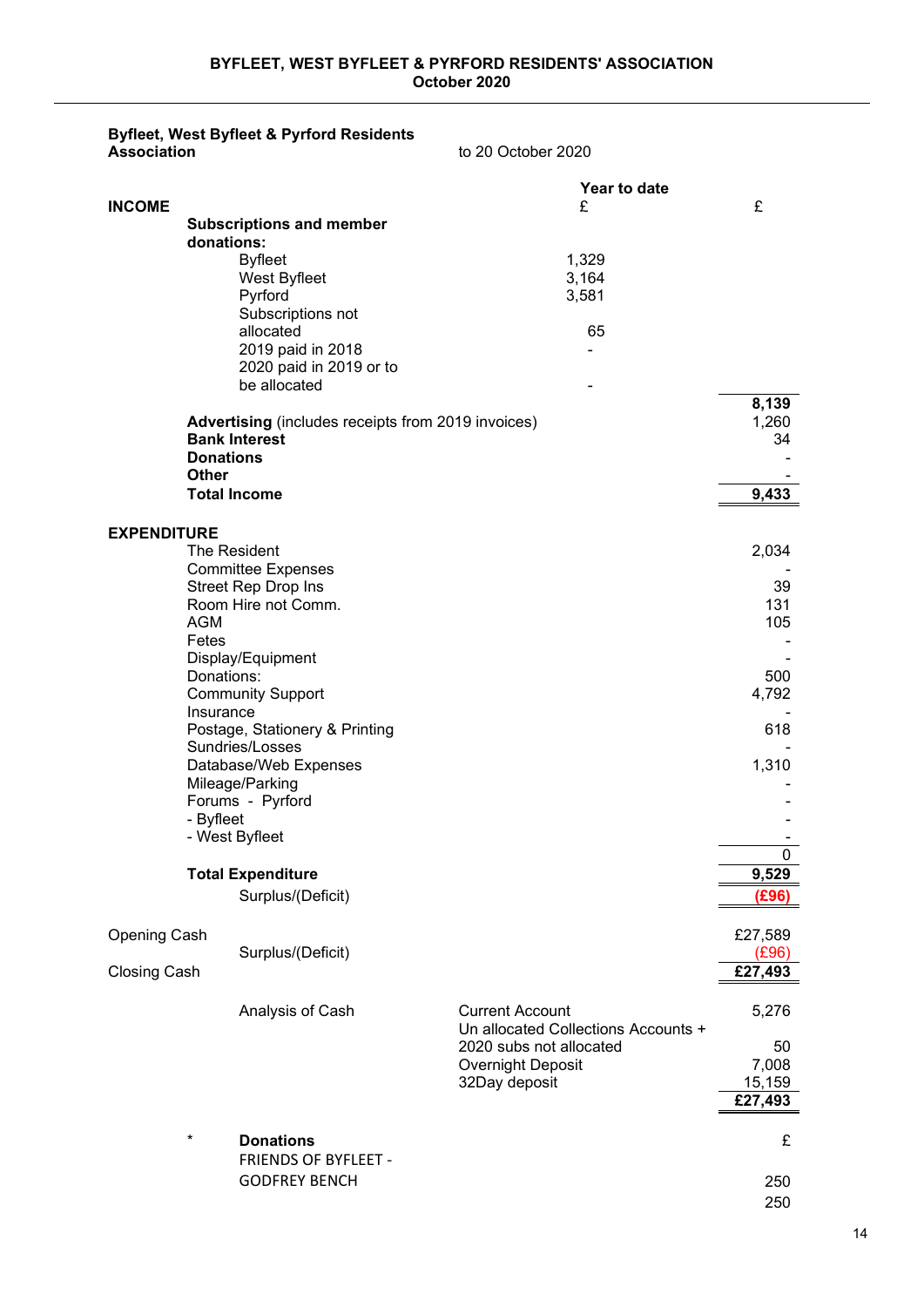### BYFLEET AMENITIES

|         |                                                      | £500  |
|---------|------------------------------------------------------|-------|
| $\star$ | <b>Community Support</b><br><b>BELL CORNWELL RE-</b> |       |
|         | SADPD                                                | 4,491 |
|         | Printing Leaflets - walk                             |       |
|         | in Centre                                            | 301   |
|         |                                                      | 4,792 |
| $\star$ | <b>Sundries</b>                                      |       |
|         |                                                      | £0    |
|         |                                                      |       |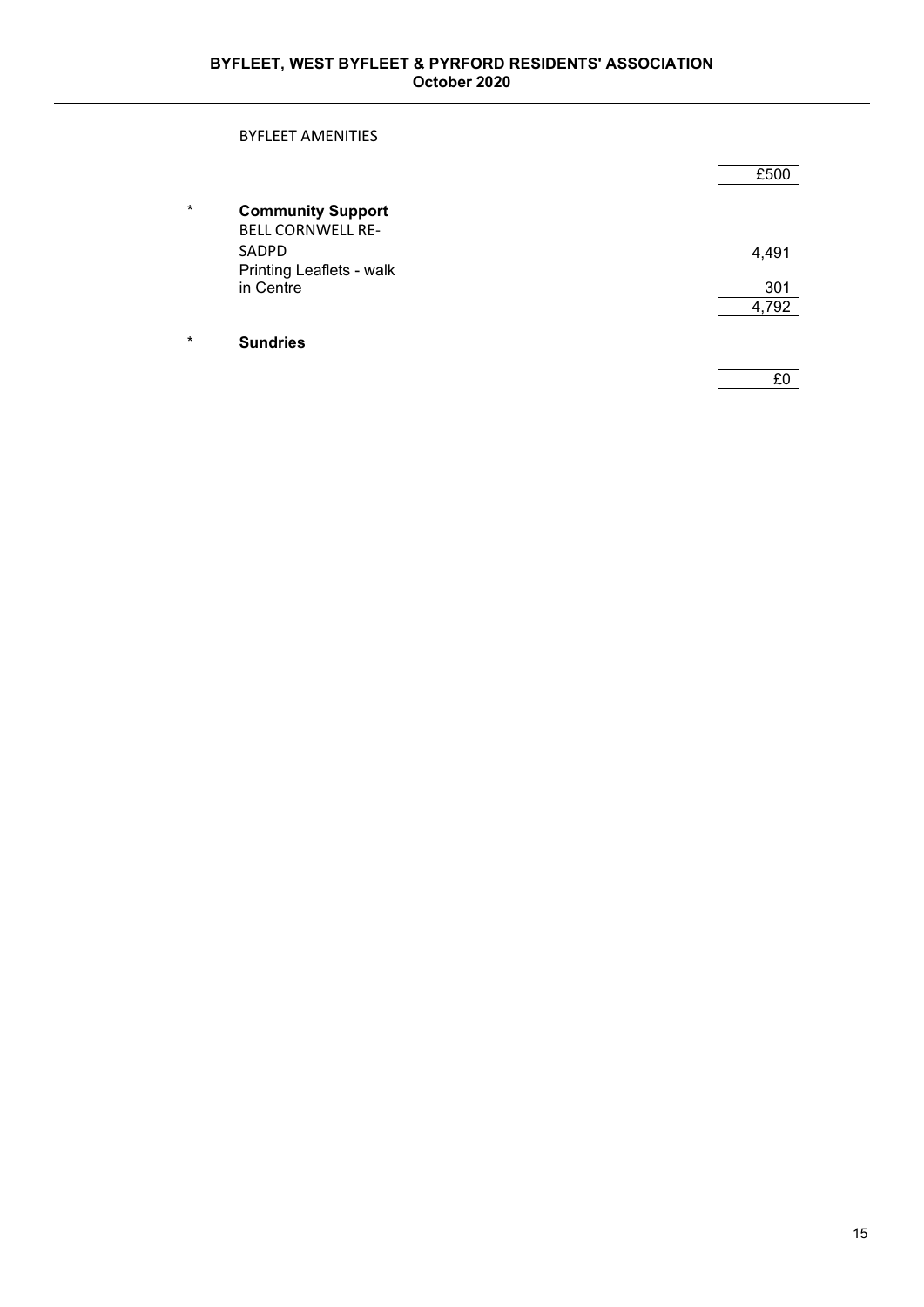# *Byfleet, West Byfleet and Pyrford Residents' Association*



### **DISCUSSION PAPER ON HEALTH AND WELL BEING IN BYFLEET, WESY BYFLEET AND PYRFORD AND OTHER IMMEDIATE SURROUNDING AREAS**

### **PROPOSAL**

That the Byfleet, West Byfleet and Pyrford Residents' Association (the "**RA**") consider establishing a Sub Committee for the purpose of understanding and discussing the adequacy of the current and likely adequacy of the future provision of Health Care Services in its area. The aim will be, in conjunction with other relevant bodies, to lobby to ensure that medical facilities continue to meet the needs of an expanding and ageing population.

While the RA will be represented on any such Sub Committee, the intention is that it is chaired by say a retired local General Practitioner and that other committee members include local residents with relevant skills and experience. It is thought that such a committee should not solely focus on General Practitioner cover but also for example district nurses, health visitors, social care etc.

### **BACKGROUND CONSIDERATIONS**

1. **The Big Picture.** You will recall that of particular concern to our community under this programme was the future of Woking Walk-in Centre and whether it would be upgraded to an Urgent Treatment Centre; remain as is or perhaps be closed. This programme commenced in August 2018 and in January - March 2020 there were consultations with the public effectively by invitation. The RA discovered about this purely by accident and too late for the consultations. We were far from alone in knowing nothing about it and clearly the level of information and communication was not acceptable.

We did arrange a public meeting with NHS North West Surrey Clinical Commissioning Group which had to be cancelled due to COVID-19 and indeed the Big Picture is currently on hold as staff have been re-assigned. However a total lack of communication with the public on such an important matter is not acceptable.

2. **NHS North West Surrey Clinical Commissioning Group.** On 1st April 2020 (I hope that the date is not of significance) this body merged with NHS East Surrey, NHS Guildford and Waverley and NHS Surrey Downs to form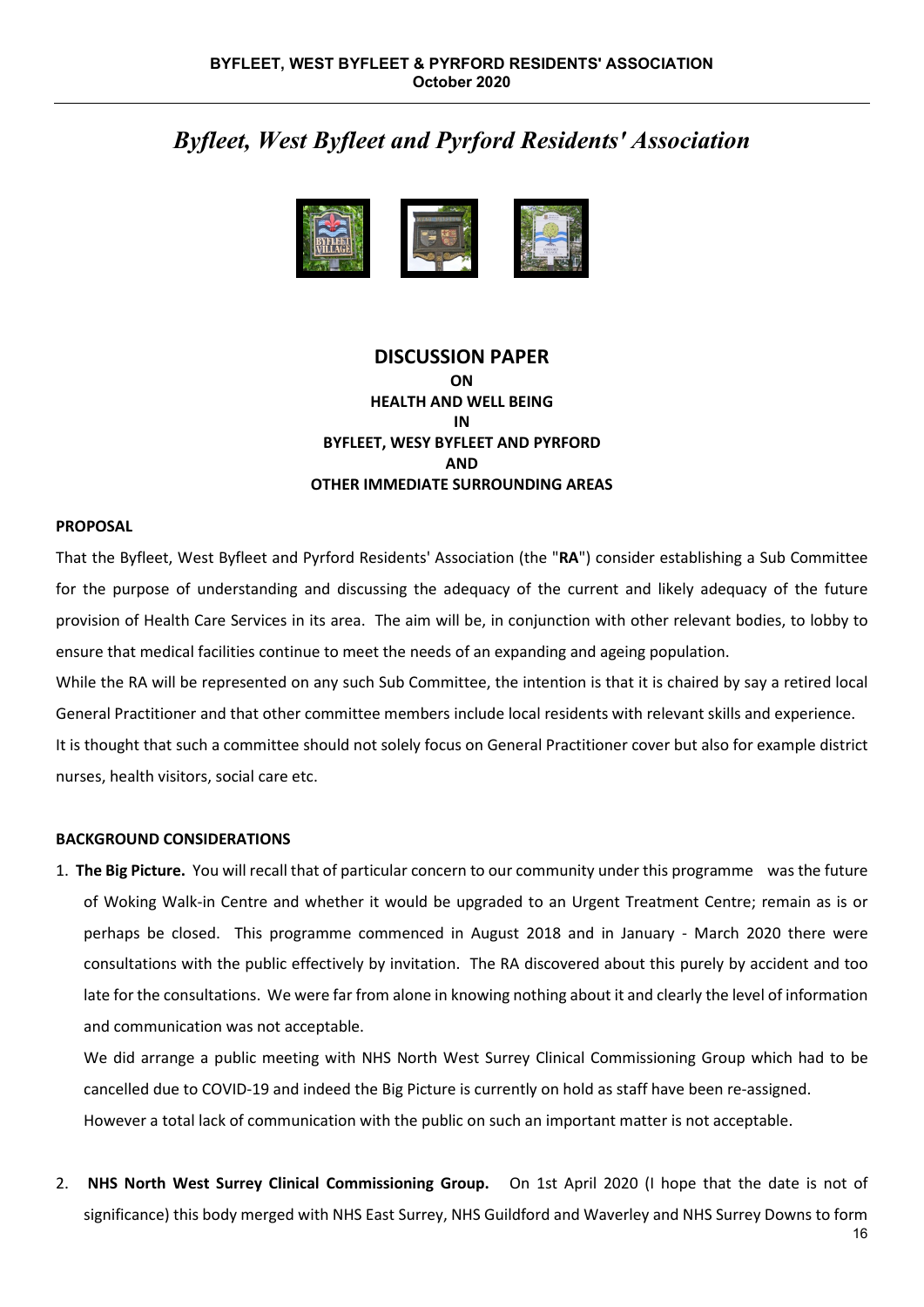NHS Surrey Heartlands Clinical Commissioning Group. Again we knew nothing about it and there was and there remains a total lack of communication with the public as to the implications. So what are the implications of this consolidation for Woking and the three Villages? Is it the NHS equivalent of a SCC Unitary Authority?

- 3. **Appointments.** What is the future for appointments with your doctor?
- 4. **Range of Services.** In spite of there being limited space for expansion, there now seems to be a remarkable range of additional health care services available at the Health Centre in West Byfleet. Does the community know what they are and there availability?
- 5. **Population expansion.** In Broadoaks Park there will be around 250 new dwellings PLUS an 80 bed care home. In Sheer House there will be circa 200 apartments for the "elderly". If West Hall proceeds there will be 550 additional dwellings. This will result in a very significant increase in the immediate population with obvious health demands.

Further the West Byfleet Health Centre in addition to the three villages covers Woodham and parts of New Haw and Wisley.

- 6. **Quote from a practice manager at the Health Centre.** "We continue to monitor the re-development in West Byfleet village, but at this time are unable to plan for any additional pressure on our facilities but will do so as more information is released."
- 7. **Statistics on GP patient numbers.** "Large GP practices can have many, many thousands on their list. Even smaller two-GP practices can have two or three thousand.

So a few hundred more residents (from Broadoaks and then Sheer House) - even though mainly elderly - should be able to be accommodated amongst existing practices, unless they are all completely 'full' and/or have no wish to expand even slightly.

The ratio of GPs to residents across England is c.8 for every 10,000 people.

So we basically only 'need' one more full time GP for every thousand new residents.

So that's roughly one to cover the increase in population from Broadoaks plus Sheer House, plus another in due course 'for' West Hall. There are also the smaller developments likely for Byfleet over the next ten years, but I think that these only add up to a few hundred new residents."

You may disagree with the above.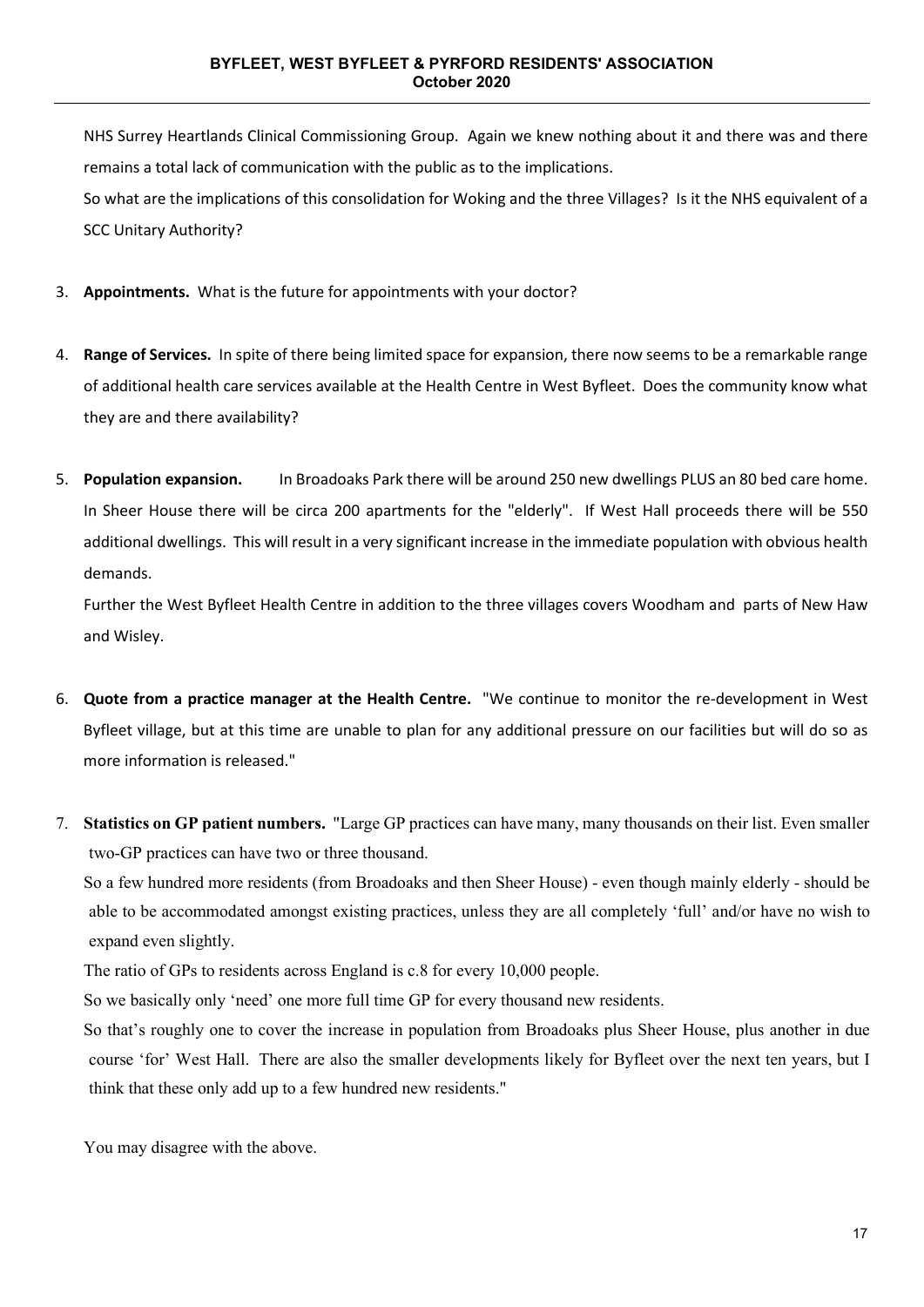8, **Our Local Hospitals.** What are the current waiting lists? We must not ignore all the planned housing developments in Woking and say Wisley that will place a heavy additional burden on our hospital services.

9. **SADPD.** It was and remains totally unclear as to what conversations have been held and with whom or what as to the ability of local health services to cope with population growth and ageing. The conclusion appeared to be that it could cope but based on what?

10. **Message.** Do not get ill in Surrey!

So is there a strategy in place? If so who has done the planning and who is responsible for the implementation? What is the timing? Where is the ownership? We need to know.

I stress that this is a discussion document only and all views are very welcome.

*SJCD/Residents' Association/Health and Well Being/Discussion Paper/October2020*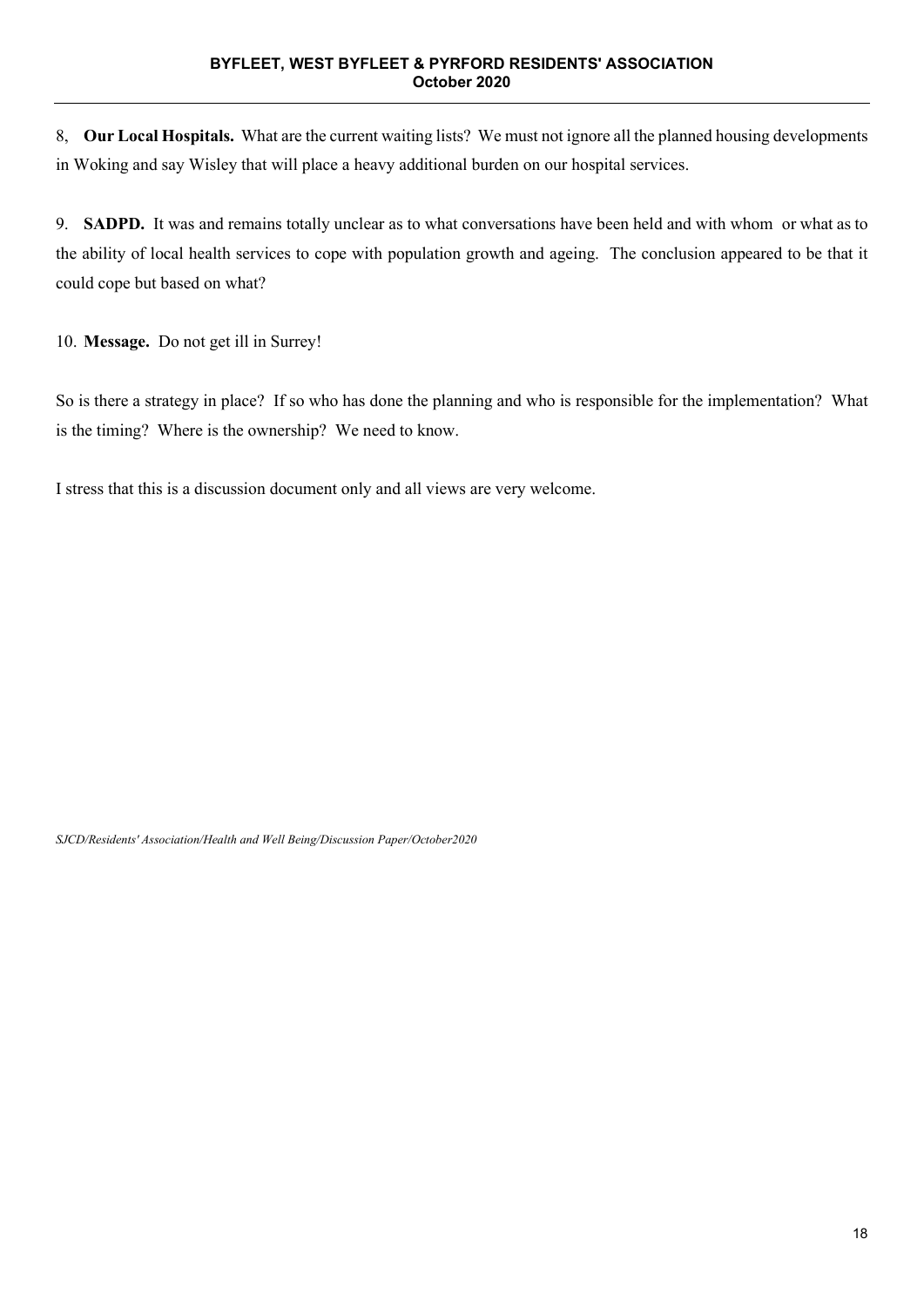# *Byfleet, West Byfleet and Pyrford Residents' Association*



### **THE RELATIONSHIP BETWEEN AND THE INDIVIDUAL RESPONSIBILITIES OF**

### **BYFLEET, WEST BYFLEET AND PYRFORD RESIDENTS ASSOCIATION ("RA") AND PYRFORD NEIGHBOURHOOD FORUM ("PNF")**

### **WEST BYFLEET NEIGHBOURHOOD FORUM ("WBNF")**

### **BYFLEET RESIDENTS' NEIGHBOURHOOD FORUM ("BRNF") IN REGARD TO THE REVIEW OF PLANNING APPLICATIONS**

# **CONTENTS**

| 1. |  |
|----|--|
| 2. |  |
| 3. |  |
| 4. |  |
| 5. |  |
| 6. |  |
| 7. |  |
| 8. |  |

### **1. PREAMBLE**

The sole purpose of this paper is to seek to clarify the respective roles and responsibilities of the Residents' Association and the Neighbourhood Forums as regards Planning Applications and Planning Policies in the Three Villages. A degree of overlap is inevitable and I regard that as a positive given the desire of all four groups to work closely together. Since October 2019 I have been the recipient, directly or copied, (and indeed author) of endless emails on the above subject. Many have surprised me. However what is not in doubt is that there is some apparent confusion and a lack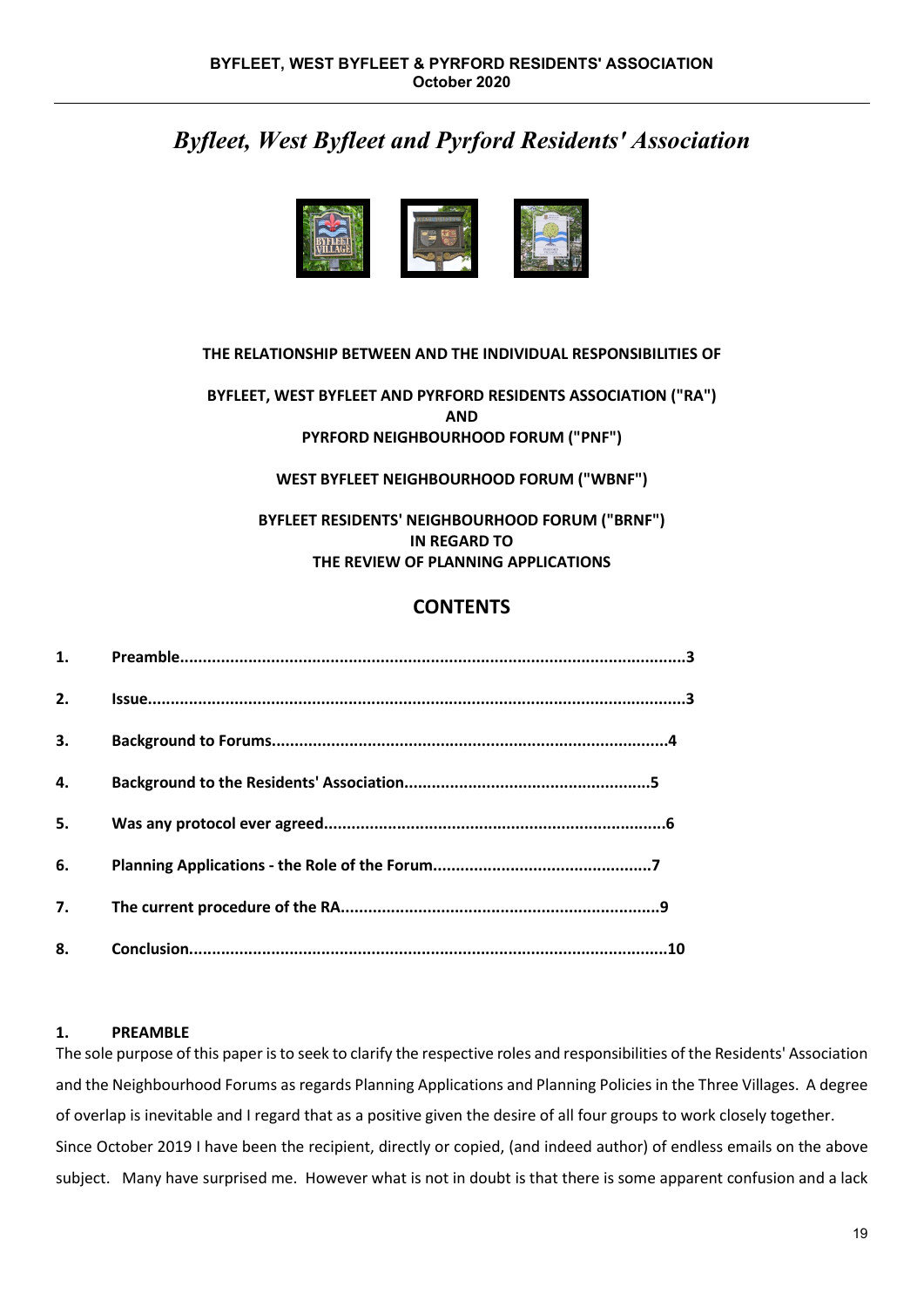of acceptance as to what, if anything, was ever agreed regarding planning responsibility both before Forums had Plans adopted and post adoption. Clearly prior to the formation of Forums there was clarity.

BRNF are in a different position as they have yet to complete their Plan.

What I believe is not in dispute is that while there is a lack of documented principles, there is a consensus that the current procedures have worked with unquestioned efficiency and attention to detail and have served the Three Villages well

### **2. ISSUE**

"As you know, I have been trying to get to the bottom of the relationship in respect of Planning, both Planning Applications & Planning Policy, between Forums & the RA roles since I became Chair of PNF." Andy Grimshaw, Friday 31st July 2020.

### **3**. **NEIGHBOURHOOD FORUMS**

The Coalition Government in May 2010 announced that "the time has come to disperse power more widely in Britain today." The then Minister of State for Decentralisation had some years before written a book called *Total Politics* in which he argued for a huge shift in power from central Whitehall to communities and individuals. And so the Localism Act reached the statute book which in due course gave life to Neighbourhood Forums.

This background should be remembered. Neighbourhood Forums are a creation of Parliament. They owe their existence to:

> The Town and Country Planning Act 1990 (as amended)

- > The Localism Act 2011
- > The Neighbourhood Planning (General) Regulations 2012 Statutory Instrument
- > National Planning Policy Framework
- > National Planning Policy Guidelines.

A Neighbourhood Plan must accord with the Local Plan and National Policies. The fundamental objective is a presumption in favour of sustainable development to meet the economic, social and environmental needs of the Plan Area.

So the purpose of Neighbourhood Forums and their aims and objectives are as described by statute and are as set out in their adopted Plans.

As written these Neighbourhood Plans are about planning issues to protect the distinctive residential, environmental and, if appropriate, commercial character of their respective Plan Areas.

### **4. BYFLEET, WEST BYFLEET AND PYRFORD RESIDENTS' ASSOCIATION**

The RA was formed in 1928. It is a local community group open to local residents (homeowners and tenants) and businesses operating in the Three Villages. It aspires to represent the interests of everyone living in its area and/or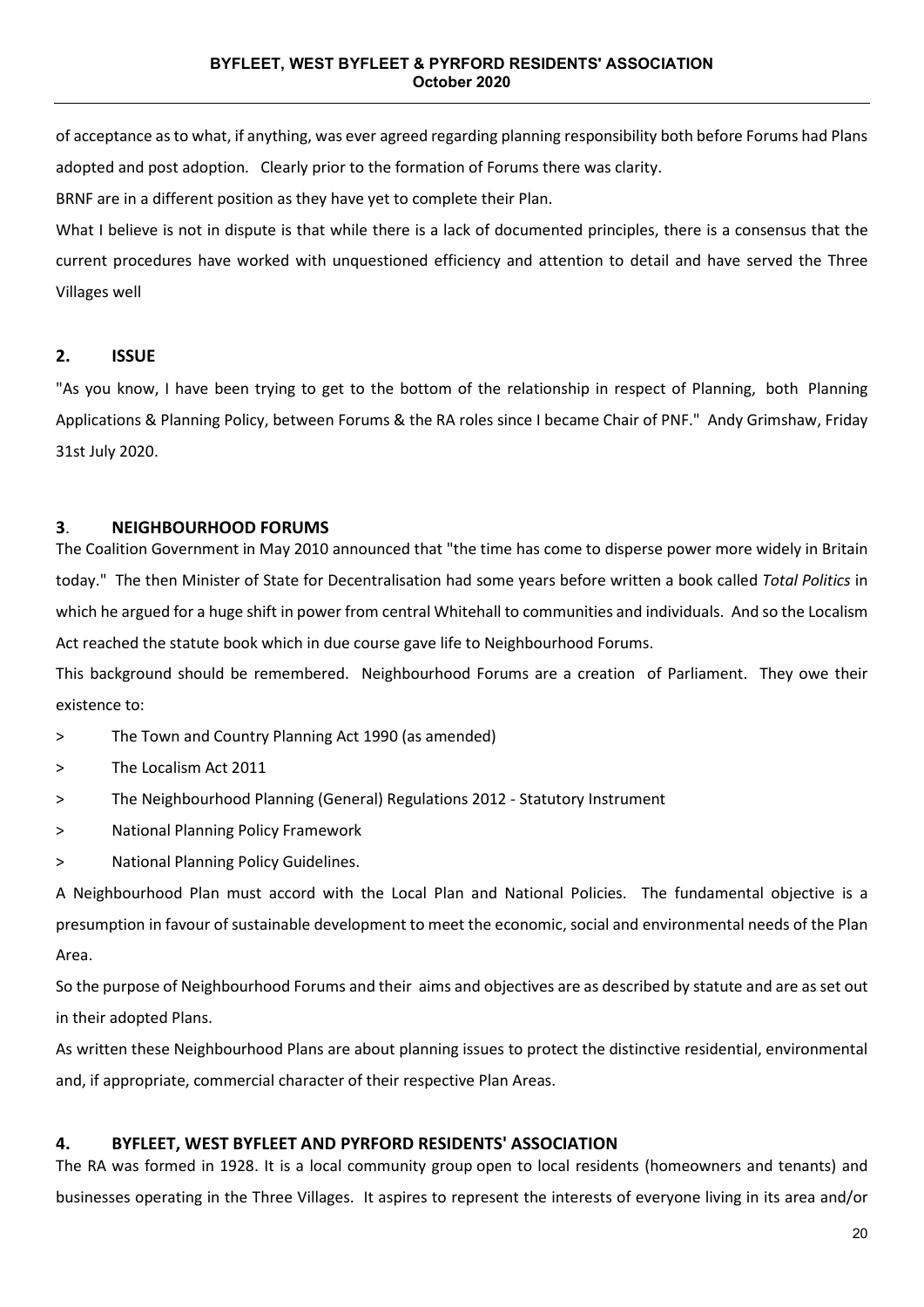contributing to the local economy. It strives to ensure that the Three Villages remain attractive, prosperous, environmentally sustainable, safe and socially welcoming places in which to live.

The RA very simply owes its existences to the wishes and the continuing support of its residents. Its mandate is effectively its Constitution. Its current Constitution was approved in March 2018 primarily to reflect committee restructuring to create inclusiveness and working harmony with the Neighbourhood Forums. Forum Chairs were invited to join the RA Committee to ensure openness and awareness. A new Constitution is currently being drafted for consideration by the RA Committee. That however will not impact on this paper.

Over the years the RA has been an important part of Community life and issues. In addition to the support from our members and the vital contribution from our Street Representatives, we enjoy the respect of our Councillors and our Member of Parliament.

Given its longevity and the many issues that over the years we have campaigned for, it is not surprising that the RA has a detailed and intimate understanding of the Three Village Community and is held in high regard.

### **5. WAS THERE AN AGREED PROTOCOL?**

In any community planning applications can be a controversial and emotive issue.

Prior to the establishment of Neighbourhood Forums it is self evident that the RA had sole responsibility for reviewing all Planning Applications and deciding on a course of action. A decision would be reached on advice from the RA Planning Coordinator and after consultation with ward Councillor and other committee members.

After the creation of the Forums though before the adoption of their Neighbourhood Plans their views would also be sought.

Over a number of years (commencing in 2015 and ceasing in early 2018) it would appear that conversations took place on the subject matter of the relationship between the Forums and the RA regarding the responsibility for the review of planning applications.

I have received various versions of what individuals believe was agreed and several quite dogmatic emails. Suffice it to say that no agreement was ever minuted and I therefore remain resolute in my decision that as there is and never was any written approved record there was no agreement. Individual recollections are interesting but contradictory.

Two matters are clear:

(i) In the Resident Newsletter issue 152 (Spring 2016) the then Planning Coordinator wrote "RA and Neighbourhood Forums Roles in Planning - we have agreed with the 3 forums that the focus of the RA should be on more immediate near term planning matters with the forums concentrating on longer term planning policy for each individual village. We will of course continue to work closely on all planning matters".

Clearly as no such agreement existed this should not have been published. However, it was published in the RA's official newsletter thus our members would assume it to be accurate. Regrettable. However as this was written prior to Plans being adopted it is not particularly relevant today.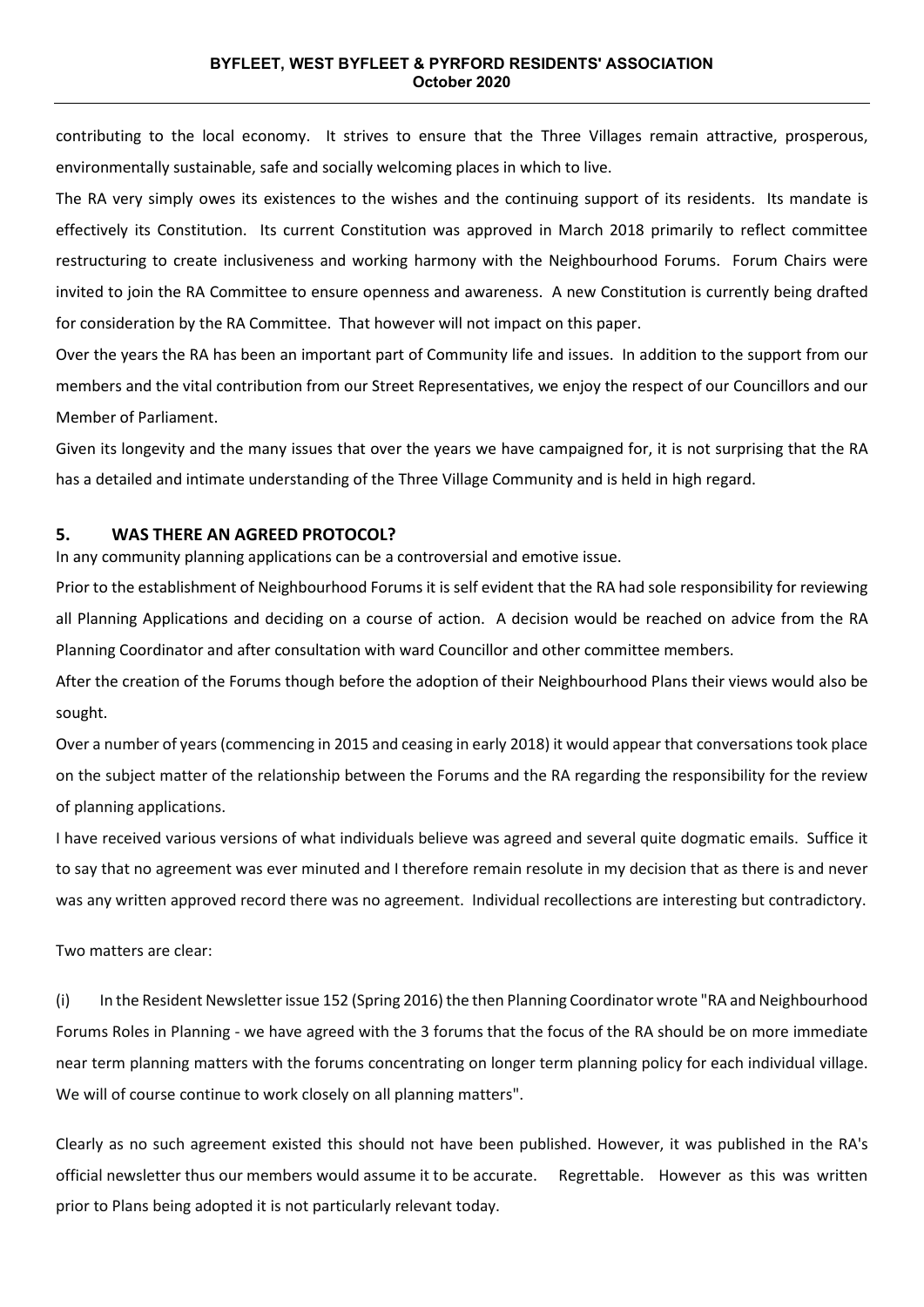(ii) The Committee structure of the RA was changed to include representatives from the Forums to ensure consolidated focus, common purpose and harmony. This has worked exceptionally well and ensured that the Forums have an important voice at the RA Committee Meetings.

### **6. PLANNING APPLICATIONS - THE ROLE OF THE FORUM**

The Pyrford Neighbourhood Forum had its Plan adopted in December 2016.

The West Byfleet Neighbourhood Forum had its Plan adopted in October 2017.

The Byfleet Residents' Neighbourhood Forum is still preparing its Plan.

Once Neighbourhood Forums had their Plans adopted they, in theory at least, assumed greater day to day responsibility for reviewing planning applications and proposals.

### **(i) The thinking and purpose behind the creation of Neighbourhood Forums and writing their Plan**:

"Instead of local people being told what to do, the Government thinks that local communities should have genuine opportunities to influence the future of the places where they live. The Localism Act introduces a new right for communities to draw up a neighbourhood plan.

Neighbourhood planning gives communities direct power to develop a shared vision for their neighbourhood and shape the development and growth of their local area. ............. Neighbourhood planning provides a powerful set of tools for local people to influence the types of development to meet their community's needs and where the ambition of the neighbourhood is aligned with the strategic needs and priorities of the wider local area.

Neighbourhood planning enables communities to play a much stronger role in shaping the areas in which they live and work and in supporting new development proposals. This is because neighbourhood plans forms part of the development plan and sit alongside the [local](https://www.gov.uk/guidance/local-plans--2) plan prepared by the local planning authority. Decisions on planning applications will be made using both the local plan and the neighbourhood plan, and any other material considerations. Neighbourhood planning provides the opportunity for communities to set out a positive vision for how they want their community to develop over the next 10, 15, 20 years in ways that meet identified local need and make sense for local people. They can help put in place planning policies that will help deliver that vision or grant planning permission for the development they want to see.

A policy in a neighbourhood plan should be clear and unambiguous. It should be drafted with sufficient clarity that a decision maker can apply it consistently and with confidence when determining planning applications." That was the intention.

# *Within the context of the above it is an obligation of a Neighbourhood Forum to promote and defend the integrity of its Plan when considering planning applications in its designated area.*

# **(ii) Neighbourhood Forum Plans - Policies to maintain the character of the Plan Area**

For this section I shall extract from the PNF Plan.

"To maintain the character of the area, all new developments should (inter alia)**:**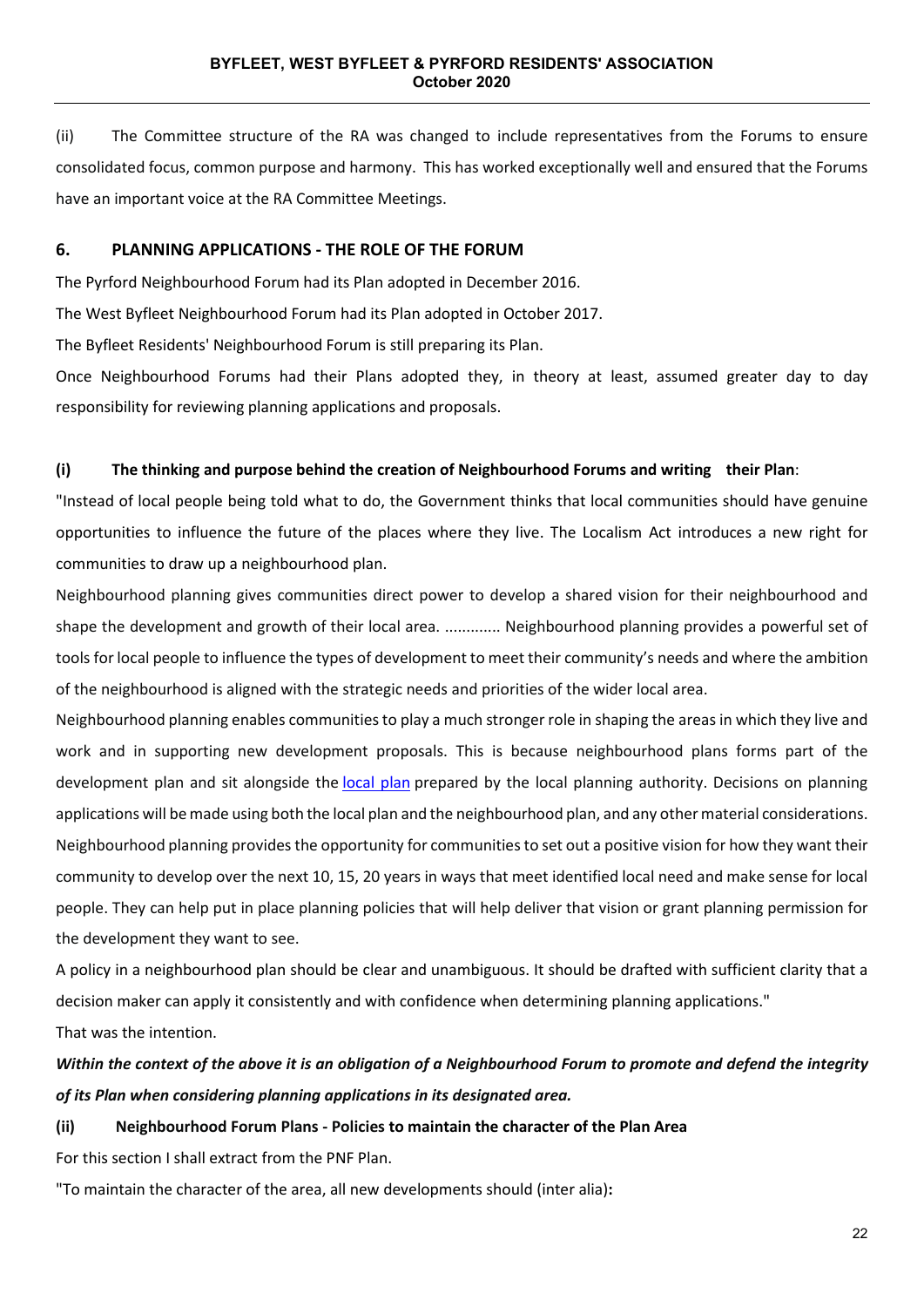- be designed to a high quality
- ensure that the specific context of the site and the wider character of the street scene are fully taken into account in relation to scale, appearance and materials
- seek to maintain reasonable residential privacy and the character of the area
- provide sufficient off-street parking but not at the expense of removing boundary treatment which is important to the character and appearance of the Area and not result in on-road parking to the detriment of highway safety or adverse impact on the character of the Area
- a subdivision of an existing property should preserve the external character of the building
- respect established building lines and arrangements of front gardens, walls, railings or hedges, where such features are important to the character and appearance of the area
- respect established plot widths within streets where development is proposed, particularly where they establish a rhythm to the architecture in a street
- respect the separation between buildings, and between buildings and the site boundaries, in relation to likely impact on the privacy and amenity of neighbouring properties
- respect local character and appearance, with particular regard to using landscape to ensure that developments blend into, and do not appear incongruous with, their surroundings."

It would therefore appear appropriate that with any individual planning application the Pyrford Neighbourhood Forum (or other Forum with reference to the content of its Plan) should focus on the above and other policies and respond accordingly.

It is a responsibility of a Forum to use its best endeavours to ensure that the Policies enshrined within its Plan are, in the absence of material considerations dictating to the contrary, upheld.

### **7. CURRENT APPROACH OF THE RA**

Since March 2018 the approach of the RA has been as follows.

The Planning Co-coordinator presents his Planning Report (it previously having been circulated) at Committee Meetings.

- The Planning Report is discussed
- The relevant Village Representative will express their views
- Councillors where appropriate will advise
- Impacted neighbours may have written expressing concerns
- Most importantly the relevant Forum representative will advise on whether or not applications are in compliance with their Plan
- The Forum representative will indicate whether or nor the Forum intends to object and if so on what grounds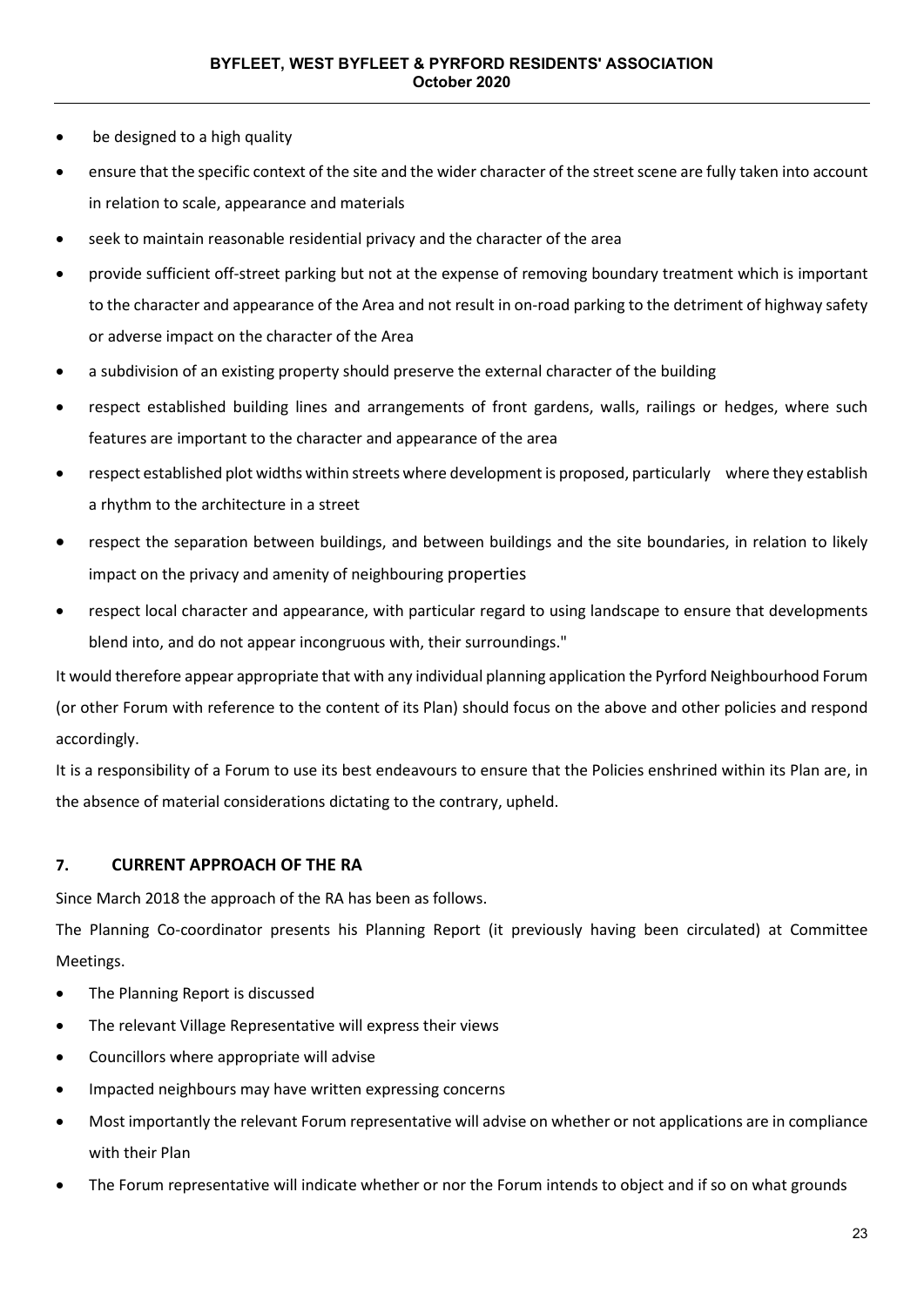• A decision is then reached on whether or not the RA will object.

This common sense, collegiate and effective approach has worked well and has I believe served the Three Villages efficiently. It is clear and unambiguous.

Particular attention is paid to large developments (if residential over five houses), applications likely to be controversial, retrospective applications and those that might be considered as potentially creating an unwelcome precedent.

### **8. CONCLUSION**

So addressing paragraph 2 "ISSUE", it is not exactly the "West Lothian" question.

The fundamental principle must be that the RA and the Forums do and are seen to work together.

Post the adoption of Neighbourhood Plans it is clear that Forums should assume certain of the Planning responsibilities previously the sole domain of the RA.

### **FORUMS (PNF and WBNF)**

- > it is an obligation of a Neighbourhood Forum to promote and defend the integrity of its Plan when considering planning issues in its designated area.
- > It is a responsibility of a Forum to use its best endeavours to ensure that the Policies enshrined within its Plan are, in the absence of material considerations dictating to the contrary, upheld.

That should be a primary role of a Neighbourhood Forum. It is why they were created.

### **RA**

The RA will continue with its role as stated in paragraph 7 above. This may result in a degree of overlap but it is difficult to imagine how that would be an issue given the structure of the RA Committee and thus the involvement of the Forums.

The RA would anticipate supporting a Forum in defending its Plans.

The RA is of course conscious of its wider responsibility to the overall Community and it is possible that circumstances may result in the decision by one Forum being to the possible detriment of another Forum in which case the RA must decide on its position for the greater good of the overall Community.

In certain matters impacting on all three Forums it may be efficient and effective for the RA to coordinate a response.

### **BRNF**

Until such times as BRNF have their Plan adopted the RA will continue to lead on Planning Applications working alongside the Chair of BRNF and their Village Representative.

*REF/SJCD/Residents Association/Forum relationship/Planning/September 2020.*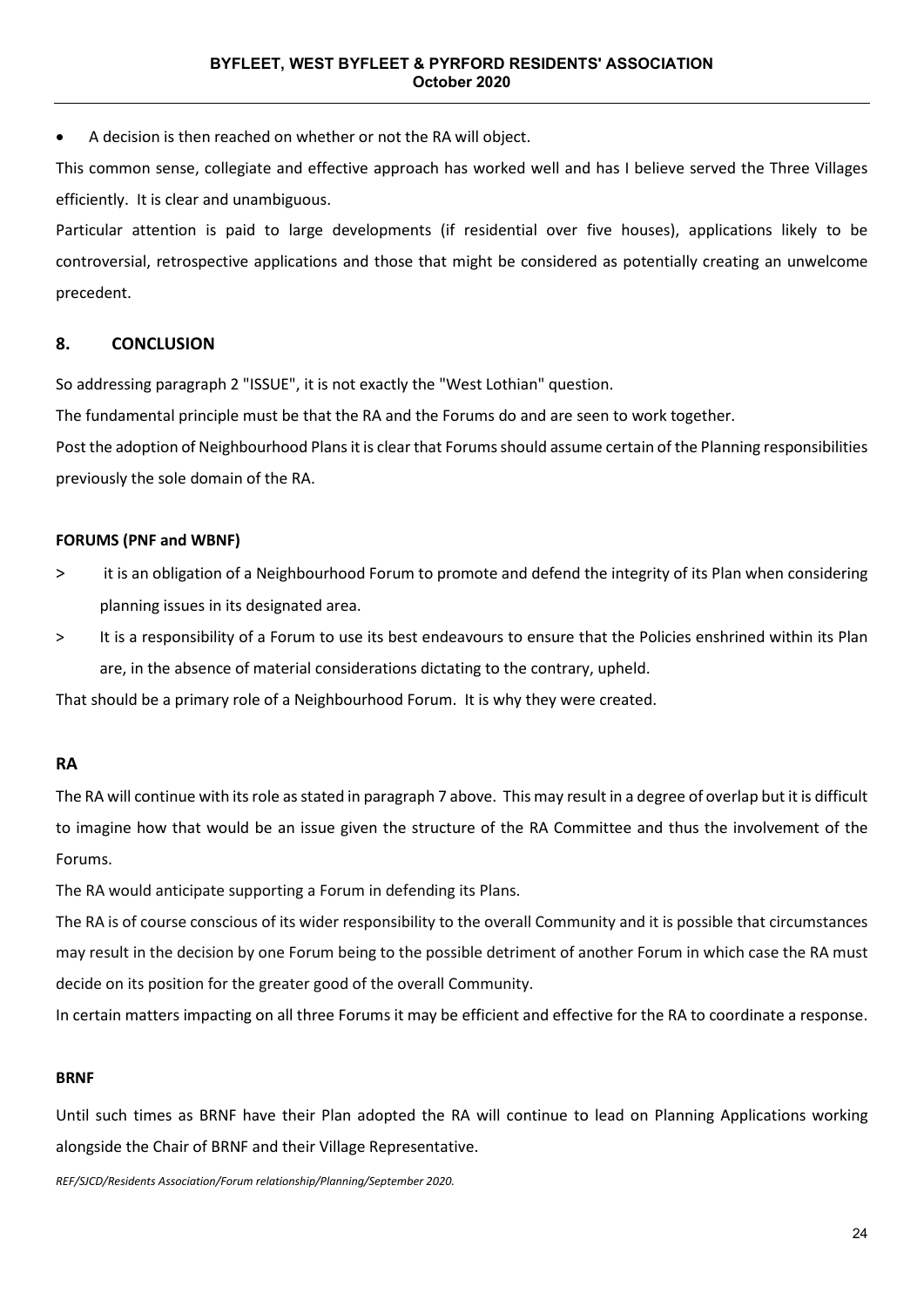# *Byfleet, West Byfleet and Pyrford Residents' Association*



# **MEMORANDUM OF UNDERSTANDING BETWEEN BYFLEET, WEST BYFLEET AND PYRFORD RESIDENTS ASSOCIATION ("RA") AND PYRFORD NEIGHBOURHOOD FORUM ("PNF") IN REGARD TO THE ANNUAL GRANT FUNDING ARRANGEMENTS**

# **Residents' Association Committee Meeting 21 October 2020**

### **BACKGROUND**

As the Committee is aware the RA makes an annual grant available to both PNF and West Byfleet Neighbouhood Forum ("**WBNF**"). The position as regards Byfleet Residents Neighbourhood Forum is different as they have yet to finalise their Plan, submit the draft to Woking Borough Council, proceed to it referendum and then final adoption.

The Annual Grant is to be used to fund the basic operations of the Forums as described in the respective Constitutions. The system for calculating the Annual Grant for the individual Forums will remain as at present and as set out by Keith Creswell on the 17th July 2017. The RA subsequently amended one aspect of this arrangement on 21st June 2019. The maximum formula driven Annual Grant to any one Forum will remain at the level of £2,000.

As the Committee is aware the most recent Annual Grant has yet to be paid to PNF in view of a misunderstanding on certain administrative issues. Conversations have been on going for several months and it really is time to resolve and conclude this matter.

PNF through their Finance Sub Committee have made a proposal that is certainly within the spirit of our recent discussions.

This will mean that there are different systems in place for PNF and WBNF. However the logistics will not be demanding and as separate independent associations there is no reason why they should not have their individual arrangements as long as no Forum is disadvantaged.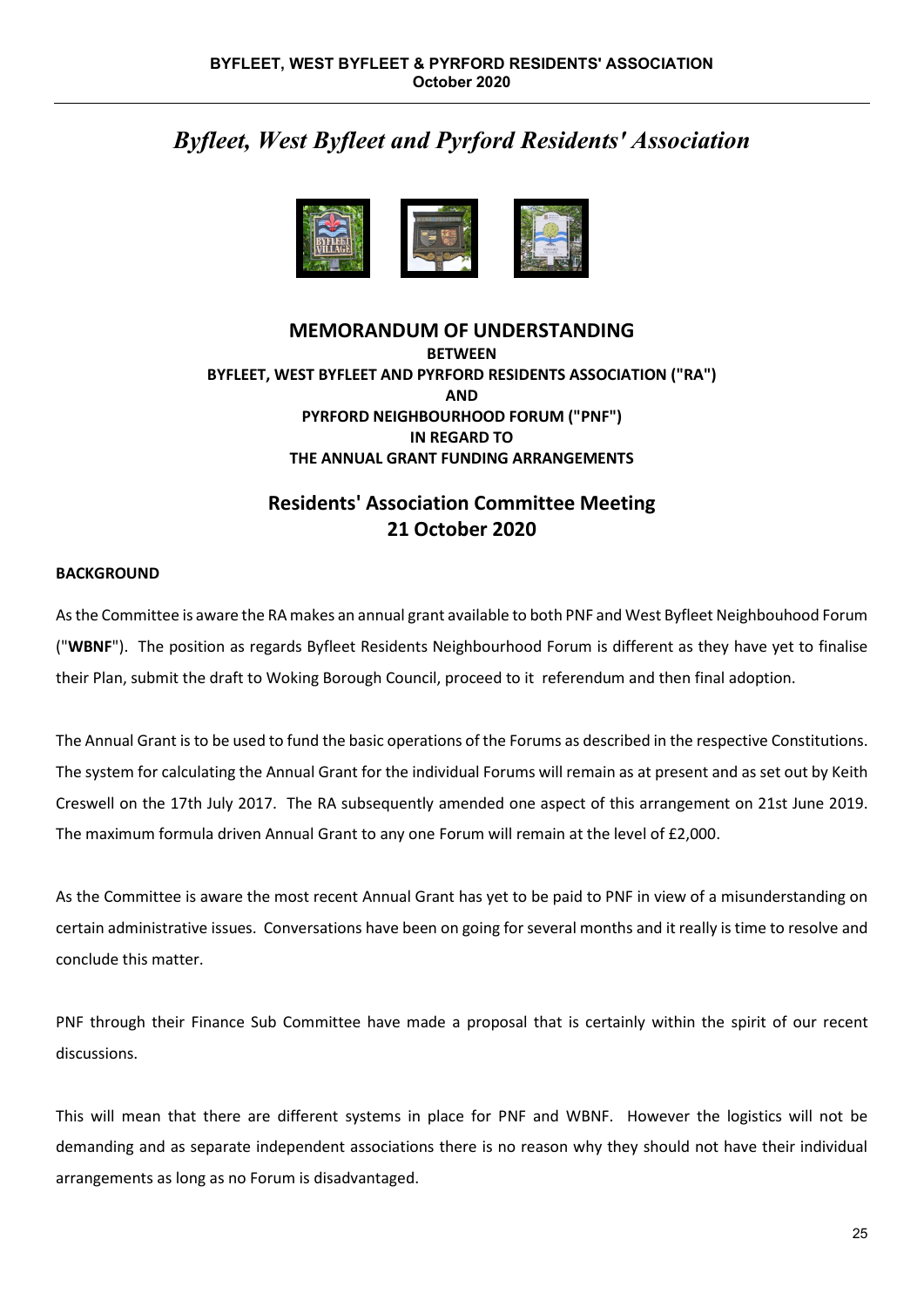### **THE PROPOSAL**

- 1. PNF agree the current Grant calculation formula.
- 2. PNF confirm that it will be happy to receive the Annual Grant in whatever tranches are convenient to the RA
- 3. PNF commit to the use of the Annual Grant on operating expenses only. For the avoidance of doubt operating expenses are defined as the on-going and recurring costs of running the forum. They do not include one-off project, capital or campaign costs that are incurred on Pyrford specific business.
- 4. PNF specifically account for the RA Annual Grant and will continue to present a summarisedaccount of how it was spent, accompanied by a certificate of accuracy signed by the Treasurer and the Chair of the PNF at the end of each Grant year.
- 5. Any underspend of the Annual Grant will be returned by PNF with the presentation of the summarised Annual Grant account at the end of each Grant year.
- 6. Any PNF overspend on operating expenses will be met from separate PNF fundraising. If there is any query about any PNF expenditure utilising the RA Annual Grant the RA Treasurer or Examiner are welcome to review the RA account file of bills, invoices and receipts at a place and time to be agreed with the PNF Treasurer.

# **OTHER PNF STATEMENTS**

1. For the avoidance of doubt copy invoices will not be produced by PNF and the account file will not be released from Treasurers custody.

In view of the above this is agreed

2. Also for the avoidance of doubt and practical management of an independent organisation, suggestions that surplus grant might be 'banked and accumulated' with a Forum and then possibly 'clawed back' at some unspecified future date are viewed as totally unpractical and will not be entertained. PNF require that the grant for each year be fully accounted for, any unspent grant returned and closure of the account for that grant period

The RA position was that it reserved the right to "claw back" but understands the position of PNF and is happy to accept return of any unspent balance of the Annual Grant. For the avoidance of doubt this decision by the PNF to return unspent Annual Grant money will not affect the agreement with WBNF.

### **STATEMENT BY PNF**

The Community and the PNF value the relationship with the RA and the solid progress made together over the last few years since the inception of the PNF, continuing to believe that the RA and PNF by working in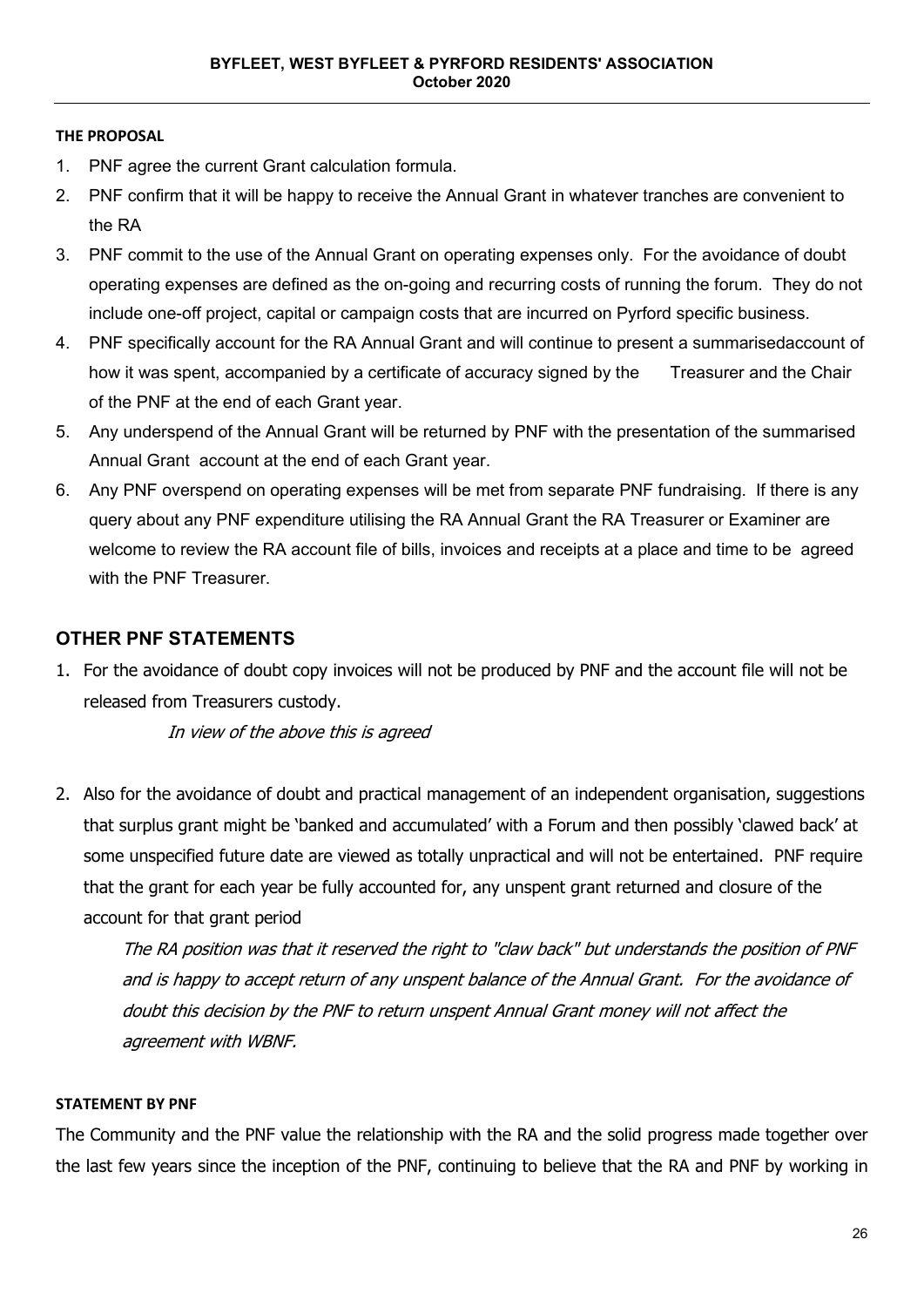close association are stronger together than apart. Against that background and of equal importance is the independence of PNF.

- 1. The PNF Finance Sub Committee recommends this Annual Grant solution as a practical and realistic process that recognises and incorporates sound governance principles for independent organisation. It provides protection for the interests of both the RA and PNF and for the integrity of their independent status.
- 2. If for whatever reason at some stage in the future the Annual Grant is declined then it should be stressed that PNF is simply declining the grant and is NOT terminating association with the RA and the other Forums.
- 3. The PNF continues believes we should all work together to our mutual benefit and show residents we are stronger together than apart.

The RA is in agreement with the above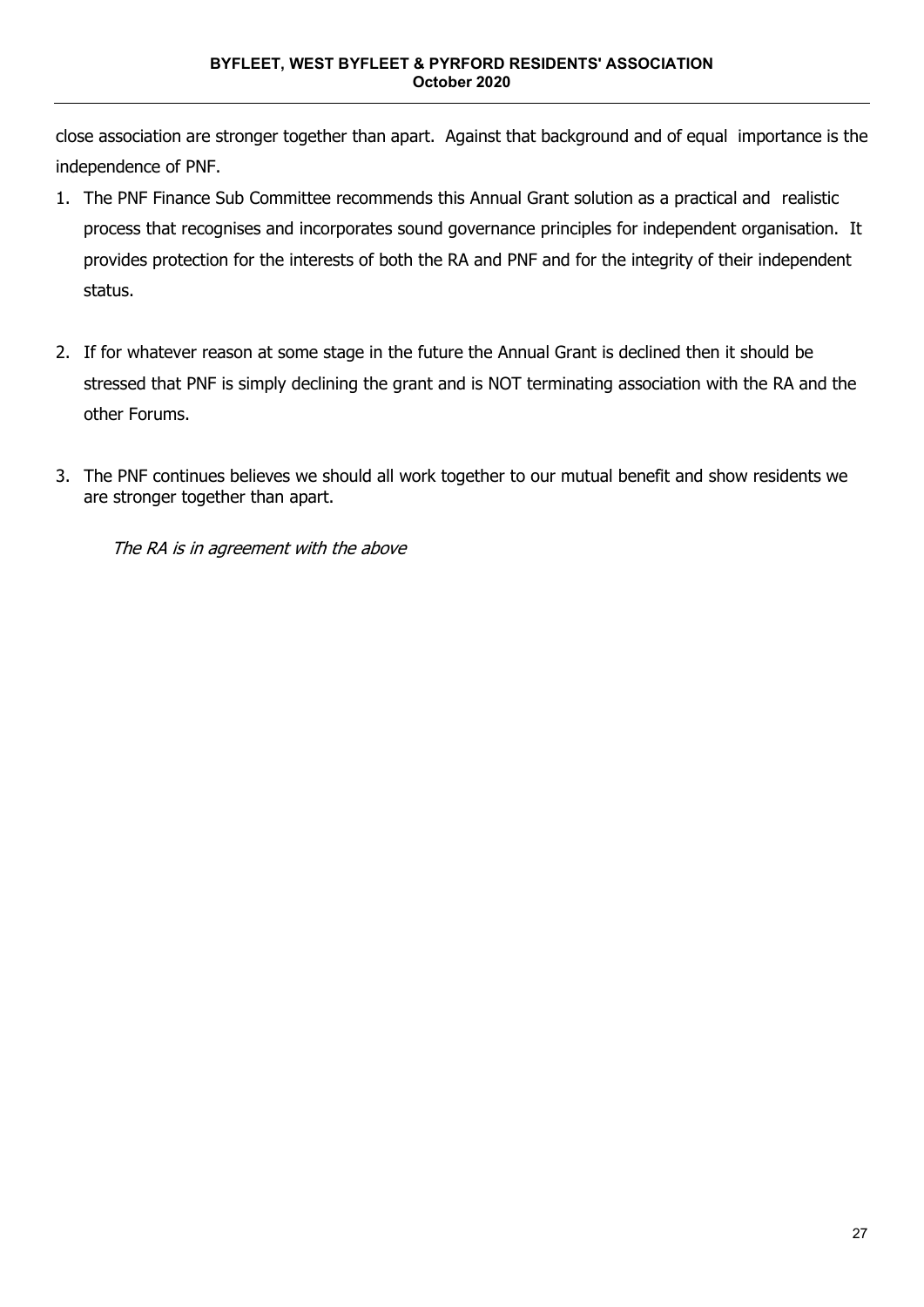# **MEMBERSHIP REPORT OCTOBER 2020 (20 OCTOBER 2020)**

# **KEY POINTS 2020 YEAR**

Membership subscriptions of **£8054** have been entered into the membership database and subscriptions of **£50** have been banked but have yet to be entered and attributed to individual household members.

|                | Cash held | Banked not | In         | Totals |
|----------------|-----------|------------|------------|--------|
|                | by VRs    | entered    | Membership |        |
|                |           |            | Database   |        |
|                |           | t          | 尢          |        |
| <b>Byfleet</b> |           | 10         | 1329       |        |
| West Byfleet   |           | 40         | 3139       |        |
| Pyrford        |           |            | 3586       |        |
| <b>TOTAL</b>   |           | 50         | 8054       |        |

# **Email addresses:**

The number of email addresses is **51.6%. of total membership**, having grown from 35% at December 2018.

# **Distribution of the Flyer**

7500 copies of the flyer were distributed at the end of September, according to the distributor – Barrelfield Distribution. However due to the high number of Street Reps who reported non-delivery, an agreement was reached with Barrelfield for an additional 1500 copies to be printed and distributed at its expense to those toads where non-delivery had been confirmed by the Street Rep.

Barrelfield was chosen because it was recommended by Octagon, (who had used them previously) and because it was based in Byfleet with a local knowledge of the area. Octagon have been kept informed about the failures and assisted with the agreement for re-delivery.

The re-printed copies (1500) are due to be delivered by the printers to Barrelfield on Wednesday 21 October and delivered shortly thereafter.

# **Response from the flyer (?)**

The following individuals had made contact via members $@$ the-residents.org since the flyer had been distributed

| <b>Byfleet</b> |  | <b>West Byfleet</b> | Pyrford |  |  |
|----------------|--|---------------------|---------|--|--|
|                |  |                     |         |  |  |
|                |  |                     |         |  |  |
|                |  |                     |         |  |  |
|                |  |                     |         |  |  |
|                |  |                     |         |  |  |
|                |  |                     |         |  |  |

There have also been a few enquiries from members who had not been receiving emails, and consequently their details have been added to the database.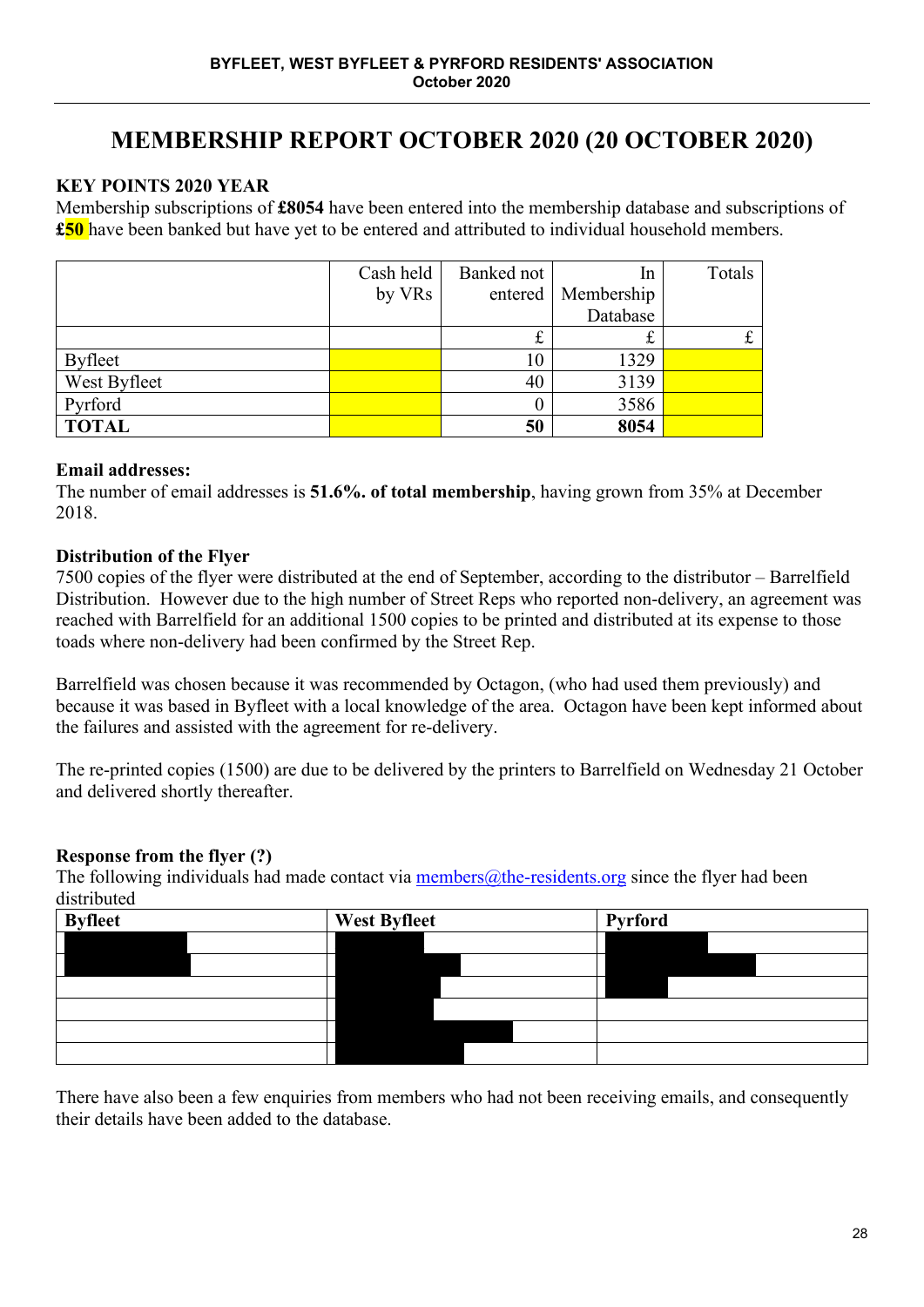# **MEMBERSHIP DETAIL 2020 YEAR**

As at 20 October 2020 the membership numbers by village are shown below: -

| <b>Village</b> | <b>Dec-19</b> | Apr-20 | $May-20$    | . --- <sub>o</sub><br><b>Jun-20</b> | <b>Jul-20</b>  | <b>Aug-20</b> | Sept-20 | <b>Oct-20</b>  | Month<br>Change |
|----------------|---------------|--------|-------------|-------------------------------------|----------------|---------------|---------|----------------|-----------------|
|                |               |        |             |                                     |                |               |         |                |                 |
| <b>Byfleet</b> | 576           | 548    | PROVIDED    | 547                                 | 547            | 547           | 547     | 550            | $+3$            |
| West Byfleet   | 793           | 768    | TON         | 778                                 | 779            | 780           | 778     | 782            | $+4$            |
| Pyrford        | 1,089         | 1,029  |             | 1032                                | 1035           | 1036          | 1037    | 1036           | $-1$            |
| Other          | 11            | 14     |             | 15                                  | 13             | 13            | 11      | 16             | 0               |
|                | 2,469         | 2359   | INFORMATION | 2372                                | 2374           | 2376          | 2377    | 2384           | +7              |
| Movement       | (381)         | 17     |             | 13                                  | $\overline{2}$ | 2             |         | $\overline{7}$ |                 |

The amounts collected and entered on the database by village are:-

| <b>Village</b> | <b>Dec-19</b> | Apr-20 | $May-20$ | June-<br>20 | <b>Jul-20</b> | <b>Aug-20</b> | Sept-<br>20 | <b>Oct-20</b> | Month<br>Change |
|----------------|---------------|--------|----------|-------------|---------------|---------------|-------------|---------------|-----------------|
| <b>Byfleet</b> | 2,740         | 263    |          | 504         | 963           | 963           | 1084        | 1329          | $+245$          |
| West Byfleet   | 4,822         | 1,337  |          | 2,254       | 2854          | 2854          | 3144        | 3139          | -5              |
|                |               |        |          |             |               |               |             |               |                 |
| Pyrford        | 4,598         | 306    |          | 3,186       | 3331          | 3331          | 3536        | 3586          | $+50$           |
|                | 12,160        | 1,906  |          | 5944        | 7148          | 7148          | 7764        | 8054          | 290             |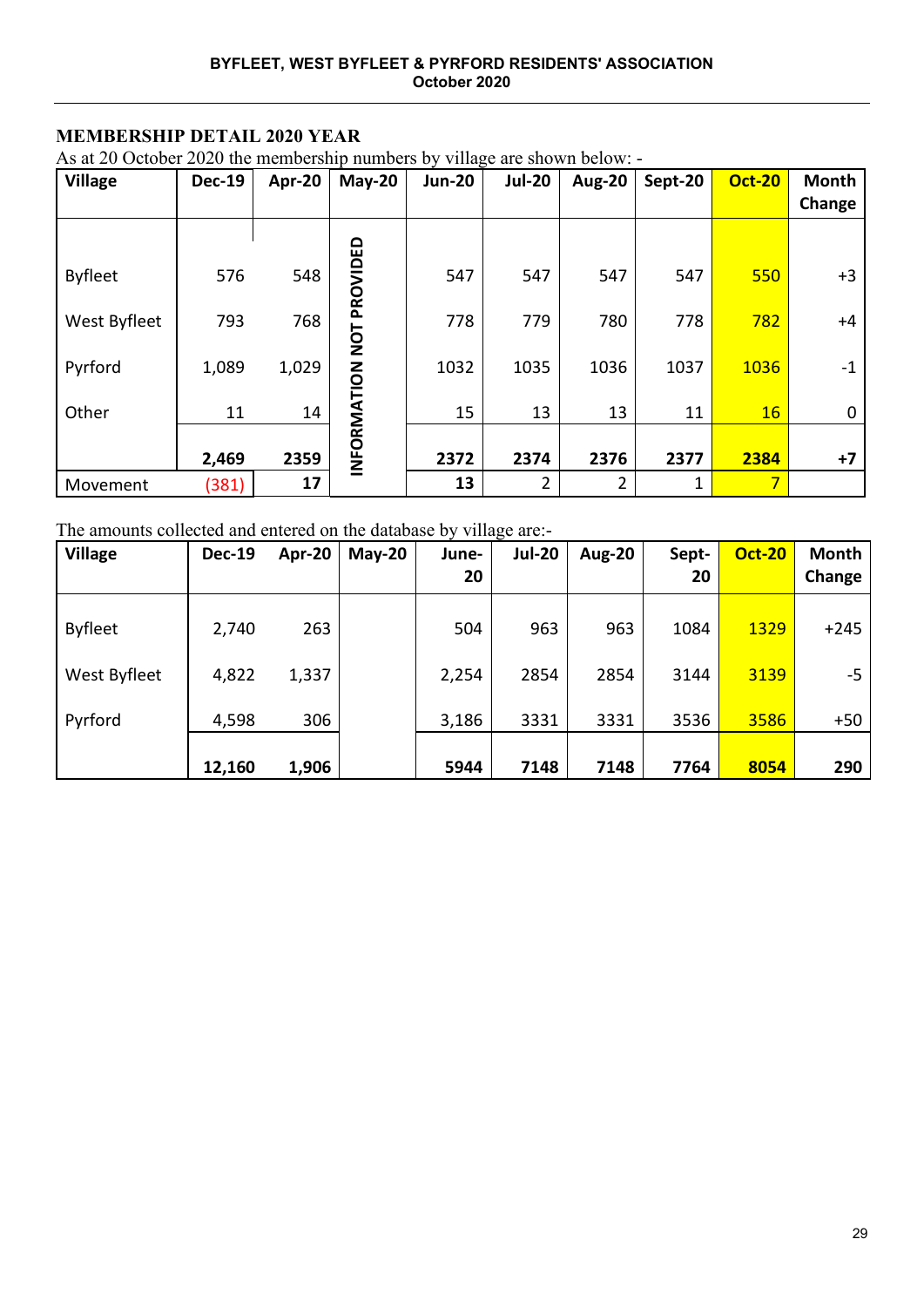# Byfleet West Byfleet and Pyrford Residents Association October 2020 Village Representative Report West Byfleet For Committee and Street Reps

# Admin

Not too much to report this month as still shielding.

Had a few new members sign in on line. Pleasingly, it includes a couple who are moving into Broadoaks who well may become street reps. The Treasurer and Membership Secretary will provide details of latest membership status.

We still need to identify street reps for the top of Coldharbour Road, Claremont Road, Rivey Close and Madeira Road and related side roads.

We also need better street rep coverage for blocks of apartments such as Globe, Magna, Wentworth, Tattenhall and Rosemount. Any potential volunteer contact addresses would be welcome.

# Local issues

Work with WB Neighbourhood Forum (WBNF) continues to be excellent. Much of the following also heavily involves WBNF.

# Sheer House.

A WB Village Centre Liaison Group has been created by WBNF, Stewart Dick and I represent the RA. A schedule of topics has been agreed for the next few meetings including looking at impact on local roads during demolition and construction. The Retirement Village Group have submitted plans (Plan/2020/0801) broadly within the scope of the outline permission granted previously but with separate residents and public car parking accesses in Madeira Road and also balcony provision for the apartments (that will no doubt make the blocks more humane). Further details of the development and Liaison Group will be given in the WBNF report.

# Broadoaks development

The impact on Parvis Road is almost completed so the disruption of partial road closures should mostly be over. Construction continues on site.

### Active Travel

A245. The remainder of the path stretching between Byfleet and West Byfleet is still not approved despite the commitment dating from 2006 (see [https://mycouncil.surreycc.gov.uk/Data/Woking Local](https://mycouncil.surreycc.gov.uk/Data/Woking%20Local%20Committee/20061102/Agenda/Item%2010%20-Broadoaks%20development.pdf)  [Committee/20061102/Agenda/Item 10 -Broadoaks development.pdf\)](https://mycouncil.surreycc.gov.uk/Data/Woking%20Local%20Committee/20061102/Agenda/Item%2010%20-Broadoaks%20development.pdf). We have raised an online petition (12<sup>th</sup> June) and it went public on 25<sup>th</sup> June. It has now attracted 270 signatures. This petition is being supported by WBNF, Byfleet Residents Forum and Cllr Amanda Boote. The petition will cause the matter to be reviewed explicitly by the Woking Borough Council and Surrey County Council Joint Committee at the next meeting on 11<sup>th</sup> November. Amanda has volunteered to try to use some of her 2021 transport funds to ensure this is completed for which we are very grateful.

There has been no further news on any local improvements to be provided under the emergency Active Travel funding provided to SCC by the Government.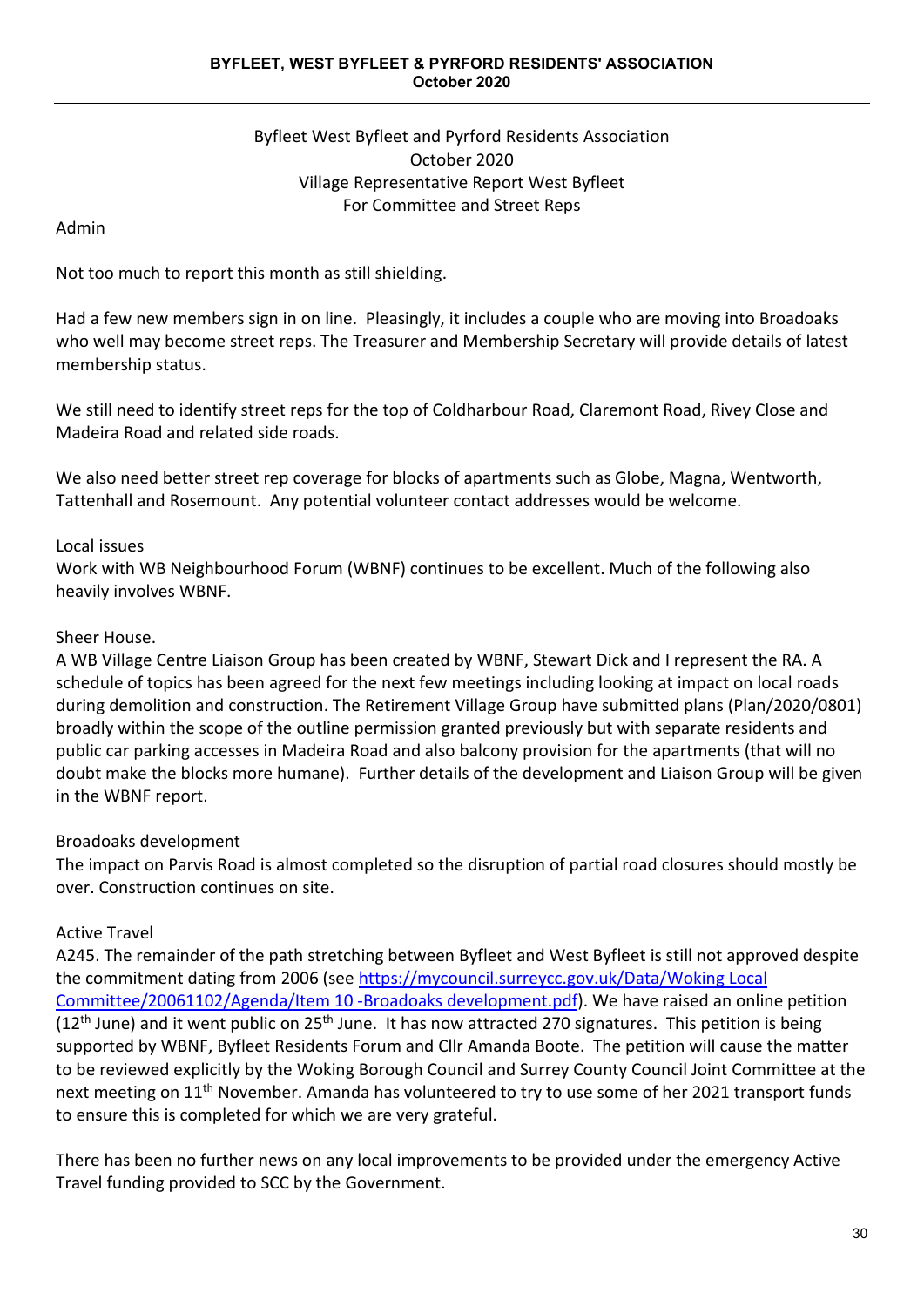# Recreation Ground

The WBNF have asked Keith Creswell and Sally Cantello to lead on developing a Concept Plan for the development of the Rec. including the Pavilion, and Community Centre. They will be basing this on the responses to the questionnaire responses used as part of the formulation of the Neighbourhood Plan and consulting with numerous stakeholders, including neighbours, sports teams, schools, Guides and Scouts as well as the WBC recreation grounds team.

# SADPD

West Hall, this is dealt with in the Planning report. The petition asking WBC to withhold and redraft based on up to date information and the declared national policy of protecting green belt has reached 1481 signatures at the time of writing. There is still time to make representations on the Modifications, but readers are reminded that representations can only be made on the Modifications themselves not any unmodified statements, which the Inspector has allowed through.

Camphill Tip, Based on a discussion with Planning Policy Officer, representations have been made to amend the Modifications to recognise the access issues covered in the Modifications and to move away from light industrial use which would create significant extra traffic and to allow development of a photovoltaic (solar) farm. This would be in compliance with one of Woking's core strategies. The Camphill Tip PV Farm is being pursued separately from the SADPD by WBC's Climate Change Committee and we are very grateful to Cllr Mary Bridgeman for this.

# The WB Community Gardening Group

There has been further planting of trees, hedgerows and bulbs on Birch Green and further planting will take place on the Recreation Ground. Discussions are continuing with SWR and through them Network Rail about planting up the Station and this is looking very hopeful. Members of the RA Committee have promised (and delivered) individual donations and this is much appreciated. If people want to contact the group directly emai[l Loubergman@hotmail.com](mailto:Loubergman@hotmail.com)

# Library

SCC are operating a click and collect service for the library allowing for collection and returns only at limited times. There is no browsing or other services or access to the building. Further information at <https://www.surreycc.gov.uk/libraries/news-and-events/news/coronavirus>

# **Other**

The following open issues are recorded here for continuity but have had no or little apparent movement since last report.

- 1 WBC Cycling and Walking Strategy, this was published quietly in March. It is a poor document no reference to the east of the borough except for WB Station being one end of a safe cycling route for Sheerwater (the other end being Woking Town Centre) Active Travel strategy will be discussed at the next Joint Committee meeting of SCC and WBC on November 11<sup>th</sup>. We hope the Joint Committee will take note of our Active Travel Vision.
- 2 WBNF Community Infrastructure Levy (see WBNF report)
- 3 The West Byfleet Community Festival (West Byfleet Live) (although a date for 2021 has now been published)
- 4 Youth project
- 5 Highways England Walking and Cycling strategy for areas impacted by the M25 J10 proposals.
- 6 Highways England J10 proposals impact on Painshill junction from traffic congestion and non-motorised user perspectives.
- 7 The traffic pollution monitoring from the Parvis Road, positioning of detectors at relevant places is still outstanding.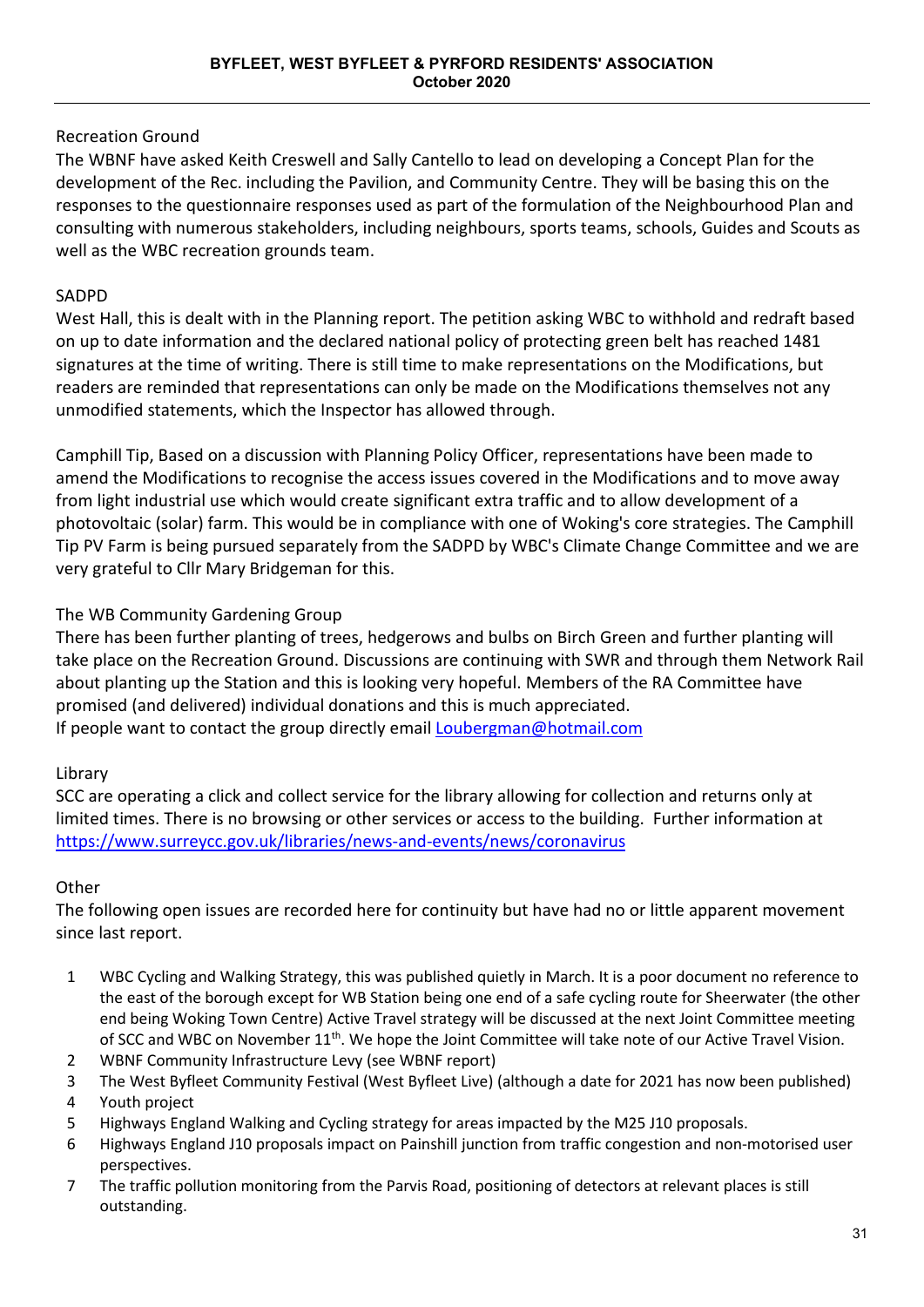Businesses: Note Sheer House report above.

James Lowe the Butcher has initiated a dialogue with RVG to sponsor the West Byfleet Village Christmas Lights this year, Fran Nevett did all the work last year and James has passed all the contractors details etc. to RVG, so looking very good. As always, we also hope that WBBA members and their respective businesses will again be ordering small lit Christmas trees to display outside their premises.

RVG have made very positive noises about trying to ensure two of their retail units is taken by a Post Office and a Chemist. Alternative provision is being sought for the provision of a pharmacist and a post office before then but appropriate space is short.

Thanks to Gary for Business input.

We continue to be grateful for the engagement and support from our local councillors.

Keith Creswell 18/10/2020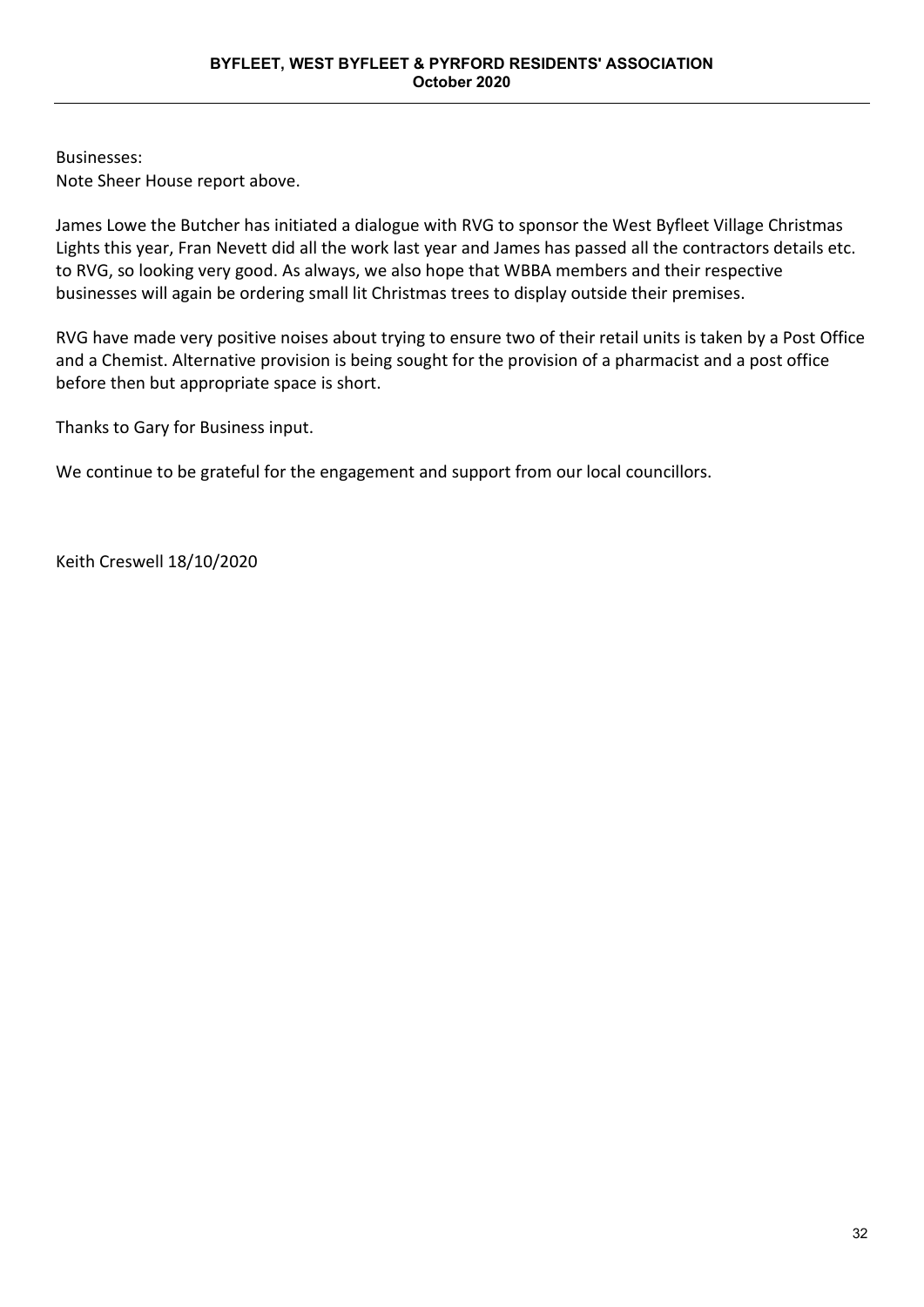# BWBPRA Committee Written Update 21.10.2020

Byfleet Report 21.10.2020 v1.0

Village Representative and Deputy (Byfleet): Eleanor Grady and Jean-Pierre Frossard

# **RA Subscriptions/ Street Reps/Drop-in**

*Coverage of village: (Stats / blue type-face untouched since last report)*

Total number of roads in Byfleet: 93 Number of roads with Street Rep: 72 (77%) Number of active Street Reps: 29 Of which number stepped down since last report: 1 Of which new since the last report: 0

# **Association matters:**

# **AMO Role**

We would like to record our thanks to Mrs Chris Flux, our Byfleet AMO who is stepping down from the role this month. Chris very kindly continued in this role over lockdown longer than originally expected. We look forward to staying in contact from time to time.

We hope that this role may be inherited by one of our RA Street Reps Grahame Osborn.

Grahame is a long-standing and active Byfleet resident. He is on the committee of the Friends of Byfleet Parish Day and also works hard on the Byfleet Amenities Group. He is also involved in the delivery of the Byfleet Community News publication.

# **Street Reps:**

New Street Reps needed for 21 roads some of which were listed in Issue 165.

# **Subscriptions**

Our current AMO is not in a position to process and bank any subs I receive. I will hold on to these for the foreseeable future. I currently have GBP 108 to process and bank.

SRs have **not** been asked to actively resume subscription collection.

The feeling from the majority of SR who replied to our survey regarding physical delivery of paper copies of The Resident in the spring of 2021 was that they would be happy to deliver should the pandemic situation be as it was when we surveyed.

# **The Resident -Issue 165**

Many thanks to the editor for bringing round a handful of paper-copies. One will be lodged at the library for public viewing (along with a copy of Issue 164- missed during Lockdown). The remaining handful will be offered to SRs for a few of their residents who are housebound and offline on a first come, first served basis.

# **Village Matters :**

# **RA Garden Seed Share Scheme pilot:**

We have posted the following wording on the 'Byfleet Represents' Facebook page:

'Garden Seed Share Scheme: Hello everyone, The Residents' Association is piloting a Garden Seed Share Scheme in Byfleet. The intention is that anyone who collects spare seeds from their garden each autumn can share them with others for free the following spring. If you have any spare seeds, you can drop them off in the box in the porch of 53 Rectory Lane. Please leave us a note of which seeds they are. We hope to have a stall on Byfleet Village Green on 6th March 2021 10am-12am. Feel free to come along in the spring and take a few envelopes of seeds! There is a little more info in the latest free online issue of 'The Resident' magazine [www.the-residents.org.](https://l.facebook.com/l.php?u=https%3A%2F%2Fwww.the-residents.org%2F%3Ffbclid%3DIwAR2Y9bXa8V3hGKkFgNzE-9--sNw4nZlFlFx8fEtFNSktVjSEDhHBEx2eRgw&h=AT0R2rODQKjrfeEICkgXLnlndwQtgFVdEpvnwykpjEhMdiKWsHr8S2W-WF2Q2xnbM3TvkcxvOOr4Zg1y3XQm-Gawjg80h-TAGDuA9U8s25KvMXDZiF0RZGWW_vni-KmW3xkX&__tn__=-UK-R&c%5b0%5d=AT1eAuyXIDmXFX_StGLvLz0IEJto1JkimNqno6s81MbSqhdeN7OjaxO-g6CNZKk1H1hvJAx3TK3Ln5-AaDu6zf09FU-dILLElM8JnjoJ6LCEtVzwHZDNqQ3GsNbC6U7zclbAJ1S-P3j-wdtUbE6vK9IuzC73kVO8-KYF8az99kvosO_vaCGlGnQ) Thank you.'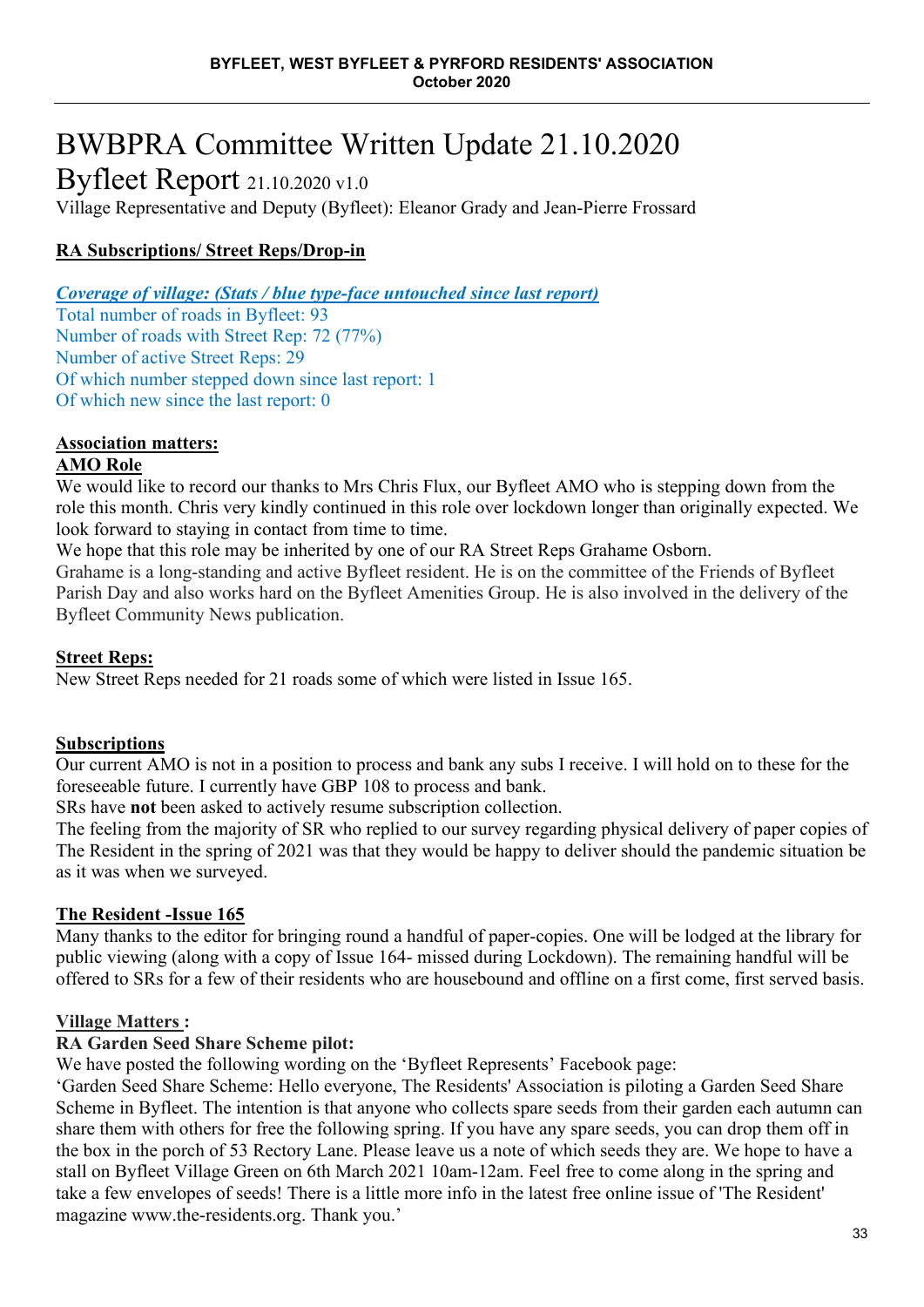VRB and DEPVRB do not want residents of West Byfleet and Pyrford to feel excluded so we will of course welcome them to donate or collect seeds as VRWB and VRP see fit.

We are approaching Byfleet Community Library to see whether they would be willing to hold a box of seed envelopes for us on an ongoing basis. This would make seeds left over from or March 2021 stall more accessible during library opening times.

**Toby Coombs' Memorial Bench** – Has been erected on the Village Green facing the Comodore/Boots parade of restaurants/shops. There has been 'communication' on 'Byfleet Represents' regarding a group of young people who threw around/damaged the beautiful floral tributes which have been admired, for days, by villagers on the bench.

Events and expenditure: Nothing to report.

A.O.B. None

Many thanks and regards

Eleanor Grady and Jean-Pierre Froissard - EMG/JPF 21.10.2020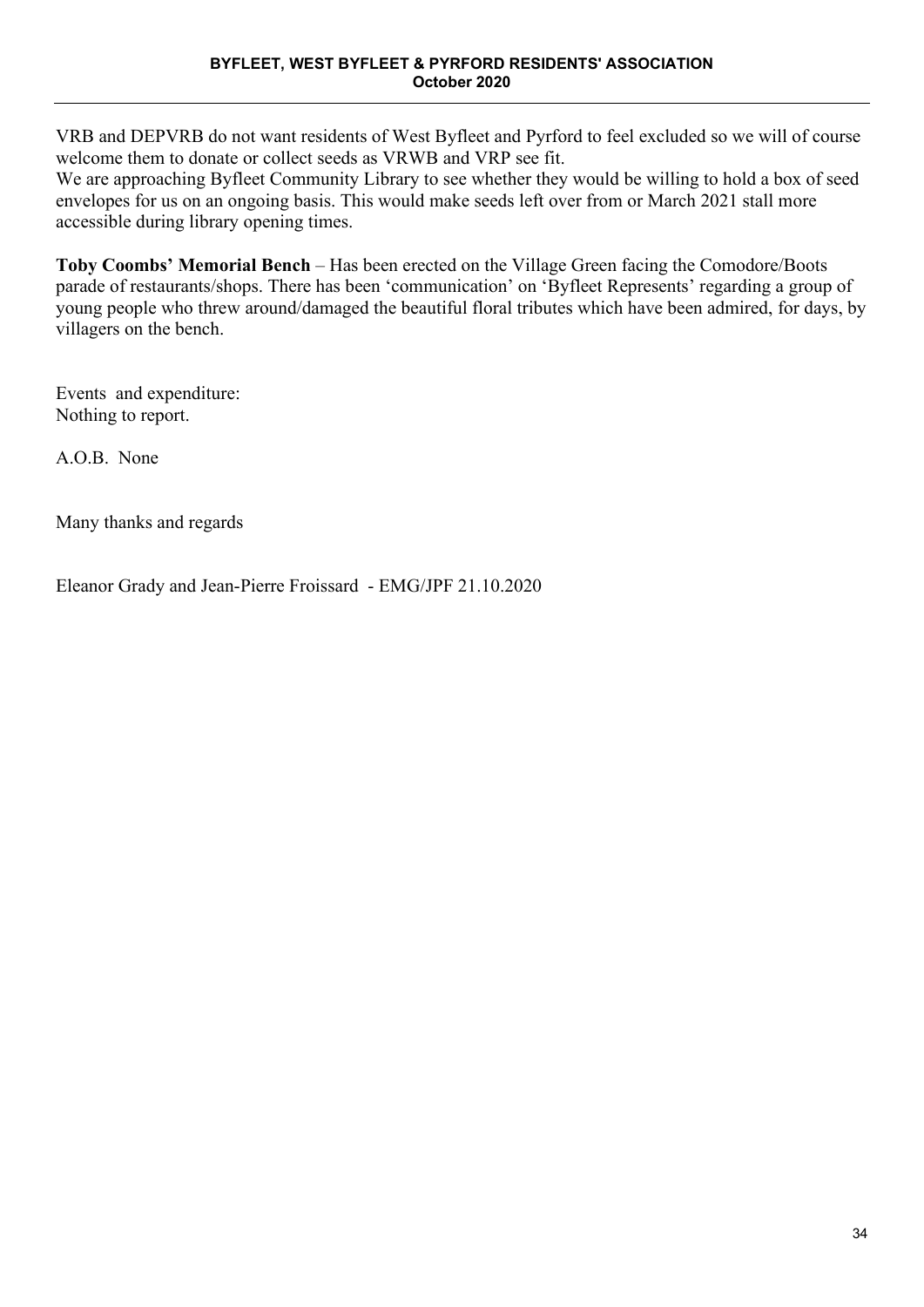# **PYRFORD VR REPORT - 21 October 2020 (as of 17 October 2020)**

# **A) PYRFORD STREET REPS**

Total monies received from members via Street Reps this year to date is £3,586 which represents 78% of the total collected in all of 2019. The only amount known to come is £250 which would mean 83% of 2019 monies would be collected.

There are a few streets in Pyrford without a Street Rep, such as: Dean Close, Pine Tree Hill, Belmore Avenue, Old Woking Road, Pyrian Way, Rowley Close and Orchard Lea.

# **B) MARSHAL PARADE DEVELOPMENT SAGA**

Building continues. Under the current circumstances, it Is not clear when the units will be completed.

# **C) PARKING AT JUNCTION OF OLD WOKING ROAD WITH LINCOLN DRIVE**

The planning application for 153 Old Woking Road has highlighted many concerns about parking close to this junction. A request for yellow lines at the junction has been suggested as part of the 2020 Woking Parking review, which has the ward Surrey County Councillor support.

# **D) PLANNING APPLICATIONS**

These are covered in more detail both the Pyrford Neighbourhood Forum report and RA Planning Report. The larger boathouse at Pyrford Place has been refused.

153 Old Woking Road was approved at the Planning Committee on 29th September 2020 meeting.

# **E) PYRFORD EVENTS**

# **E.1) PRUDENTIAL CYCLE RIDE 2021 ONWARDS**

A paper to the Surrey County Council Cabinet meeting on 27<sup>th</sup> October 2020 recommends that SCC will support the shorter May 2021 ride event but bot the 100-mile event after 2021.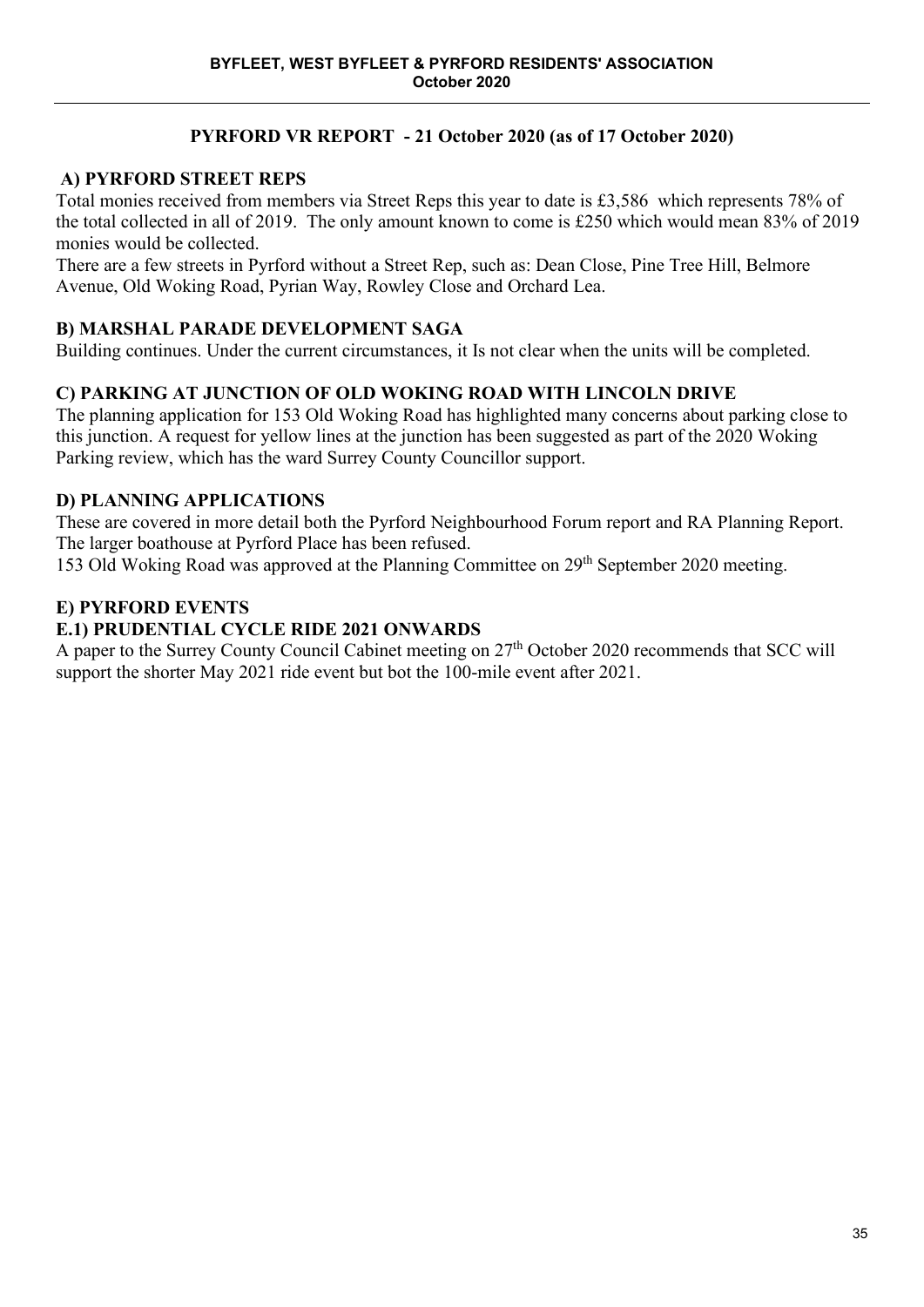# **PNF Report October 2020**

# **MEETINGS**

The Committee held its first face to face meeting in September.

# **CONSERVATION VIDEO**

Various interviews have been undertaken and short trailers and the first episode are available on PNF Website .

# **SITE ALLOCATIONS MAIN MODIFICATION DPD**

The Site Allocation DPD was issued on 18<sup>th</sup> September with 8 weeks consultation until 5pm 16<sup>th</sup> November. The PNF Committee discussed both the DPD and the local petition and the Committee agreed not to make any comments on either.

# **RE-DESIGNATION OF FORUM**

The consultation started on 25<sup>th</sup> September for 8 weeks closing at 5pm on 23 November 2020.

# **HERITAGE CONSERVATION ASSESSMENT**

Work continues on the assessment. A small sub committee has considered what should be changed from the status quo in the 2000 WBC Heritage Report.

Fundraising for the £13,000 cost has generated c£11,500 so there is a shortfall of £1,500. So far £262 has been raised by selling the Heritage Video.

# **SIGNIFICANT PYRFORD PLANNING APPLICATIONS**

Three significant applications have been decided since the last report:-.

### **153 Old Woking Road**

Demolition of bungalow & erection of three storey 5 (previously 7) apartment block. Vehicular access off Lincoln Drive. **Approved**

### **Church Farm House Church Hill**

Listed Building Consent for the proposed replacement conservatory, internal alterations and modification to existing paving/footpaths.

### **Approved**

### **Mark House Aviary Road**

Erection of a part single and part two storey rear extension following the demolition of existing rear conservatory. Alterations to the main roof to include a rear dormer and 2no.